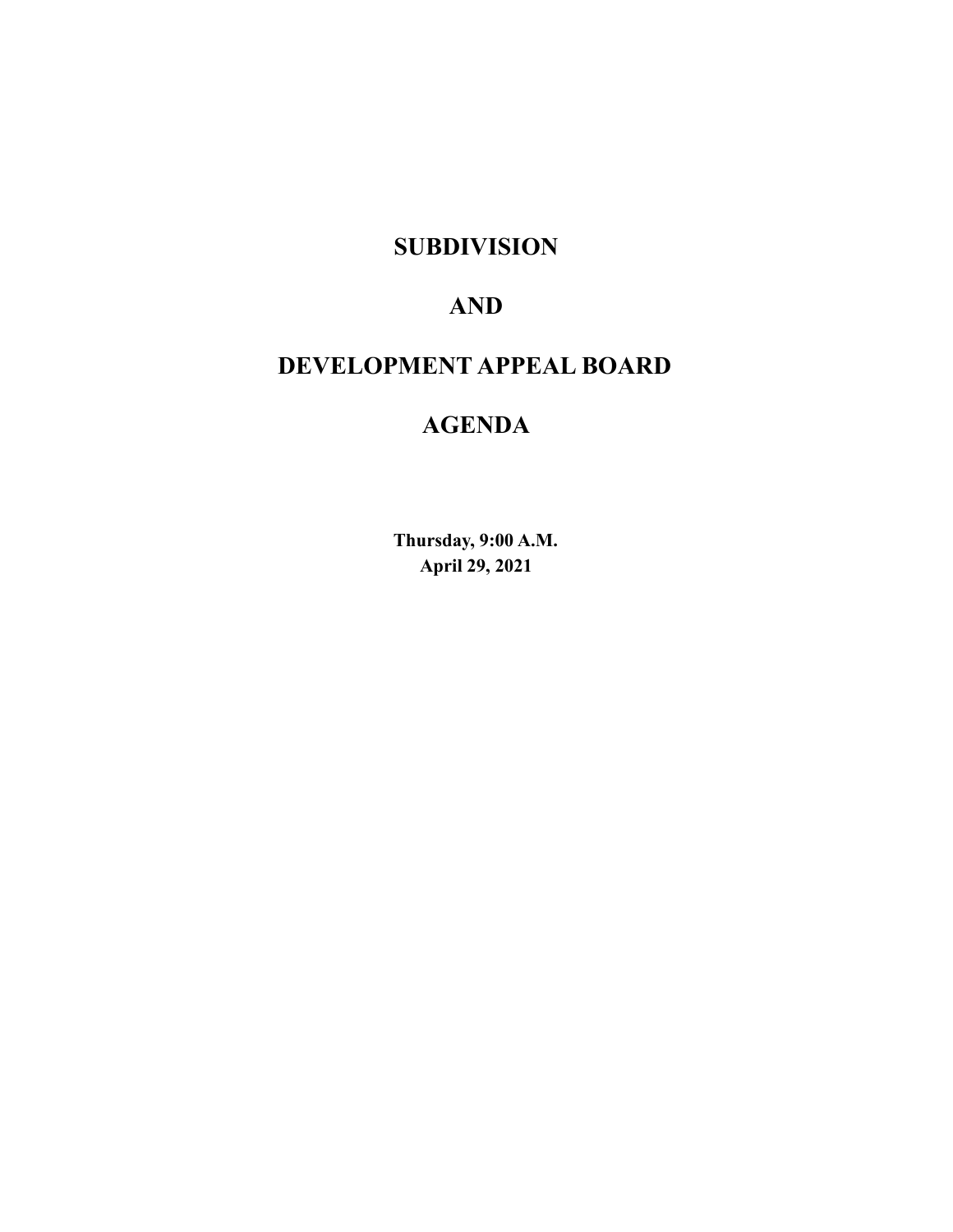| I            | 9:00 A.M.           | SDAB-D-21-065 |                                                                                                                                              |
|--------------|---------------------|---------------|----------------------------------------------------------------------------------------------------------------------------------------------|
|              |                     |               | To change the Use from an Indoor Participant<br>Recreation Services to a Liquor Store and<br>construct interior alterations                  |
|              |                     |               | 12986 - 50 Street NW<br>Project No.: 387896425-002                                                                                           |
|              | <b>TO BE RAISED</b> |               |                                                                                                                                              |
| $\mathbf{I}$ | 10:30 A.M.          | SDAB-D-21-052 |                                                                                                                                              |
|              |                     |               | To construct a 4 Dwelling unit Row House with<br><b>Unenclosed Front Porches</b>                                                             |
|              |                     |               | 12042 - 103 Street NW<br>Project No.: 313371321-001                                                                                          |
| Ш            | $2:00$ P.M.         | SDAB-D-21-067 |                                                                                                                                              |
|              |                     |               | To erect a fence at 2.85m in Height in the Side<br>Yard                                                                                      |
|              |                     |               | 164 - Warwick Crescent NW<br>Project No.: 384029453-002                                                                                      |
|              | NOTE:               |               | Unless otherwise stated, all references to "Section numbers" in this Agenda<br>refer to the authority under the Edmonton Zoning Bylaw 12800. |

## **SUBDIVISION AND DEVELOPMENT APPEAL BOARD**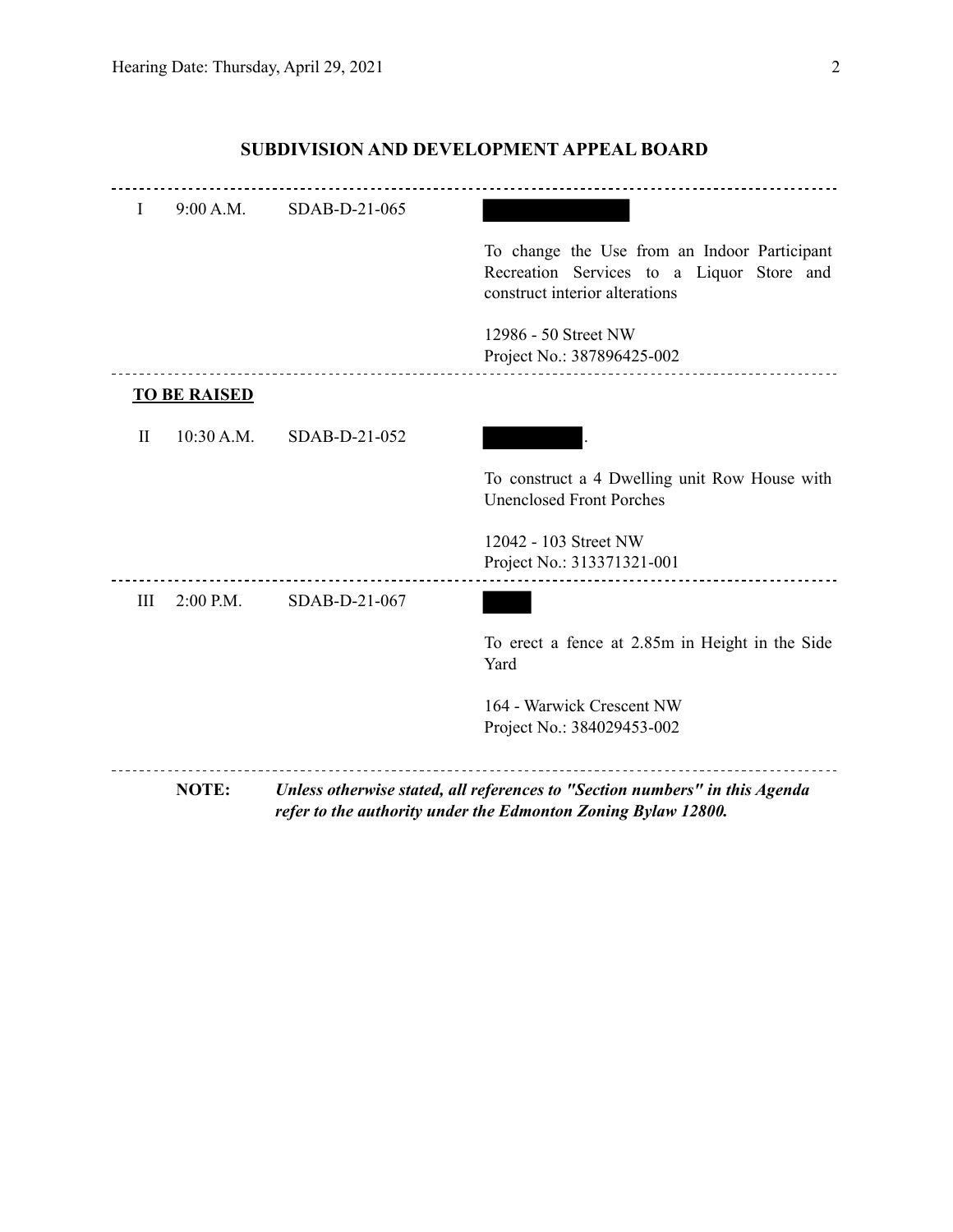| <b>APPELLANT:</b>                         |                                                                                                                          |
|-------------------------------------------|--------------------------------------------------------------------------------------------------------------------------|
| <b>APPLICATION NO.:</b>                   | 387896425-002                                                                                                            |
| <b>APPLICATION TO:</b>                    | Change the Use from an Indoor Participant Recreation<br>Services to a Liquor Store and construct interior<br>alterations |
| <b>DECISION OF THE</b>                    |                                                                                                                          |
| DEVELOPMENT AUTHORITY: Refused            |                                                                                                                          |
|                                           |                                                                                                                          |
| <b>DECISION DATE:</b>                     | March 26, 2021                                                                                                           |
| <b>DATE OF APPEAL:</b>                    | March 31, 2021                                                                                                           |
| MUNICIPAL DESCRIPTION                     |                                                                                                                          |
| OF SUBJECT PROPERTY: 12986 - 50 Street NW |                                                                                                                          |
|                                           |                                                                                                                          |
| <b>LEGAL DESCRIPTION:</b>                 | Plan 8267ET Blk Z Lot 4                                                                                                  |
| ZONE:                                     | (CB2) General Business Zone                                                                                              |
| <b>OVERLAY:</b>                           | N/A                                                                                                                      |
| <b>STATUTORY PLAN:</b>                    | Kennedale Industrial Area Structure Plan                                                                                 |
|                                           |                                                                                                                          |

### AN APPEAL FROM THE DECISION OF THE DEVELOPMENT OFFICER

#### *Grounds for Appeal*

The Appellant provided the following reasons for appealing the decision of the Development Authority:

> We are solicitors for 2123030 Alberta Ltd. Our client's application, made through its architect H2 Architecture Ltd., for a development permit to develop a liquor store at the above captioned address was refused on March 26, 2021. We hereby appeal the said refusal on the grounds that: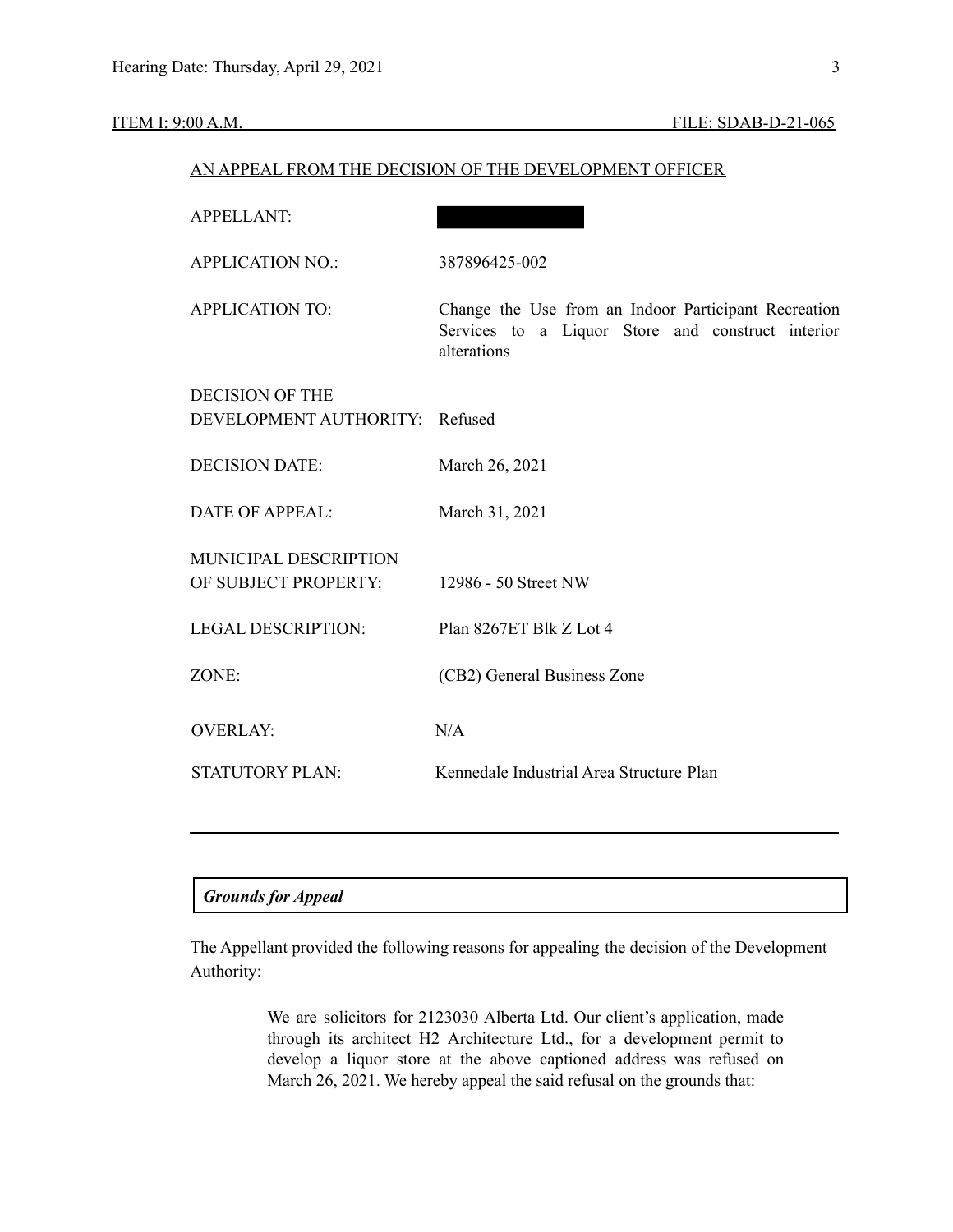- Liquor stores are a discretionary use in the CB2 General Business Zone;
- The liquor stores identified as being within 500m of the proposed development are caught by the exception in s. 85.2 of the Zoning Bylaw, and no variances are required.
- In the alternative, if any variances to the Zoning Bylaw are required for the proposed development, none of those variances would materially affect the use, enjoyment, and value of neighbouring properties, or unduly interfere with the amenities of the neighbourhood;
- The proposed development is appropriate at the subject location; and
- Such further and other reasons as may be presented at the hearing of the within appeal.

### *General Matters*

#### **Appeal Information:**

The *Municipal Government Act*, RSA 2000, c M-26 states the following:

#### **Grounds for Appeal**

**685(1)** If a development authority

- (a) fails or refuses to issue a development permit to a person,
- (b) issues a development permit subject to conditions, or
- (c) issues an order under section 645,

the person applying for the permit or affected by the order under section 645 may appeal the decision in accordance with subsection (2.1).

**(2)** In addition to an applicant under subsection (1), any person affected by an order, decision or development permit made or issued by a development authority may appeal the decision in accordance with subsection  $(2.1)$ .

#### **Appeals**

**686(1)** A development appeal to a subdivision and development appeal board is commenced by filing a notice of the appeal, containing reasons, with the board,

(a) in the case of an appeal made by a person referred to in section 685(1)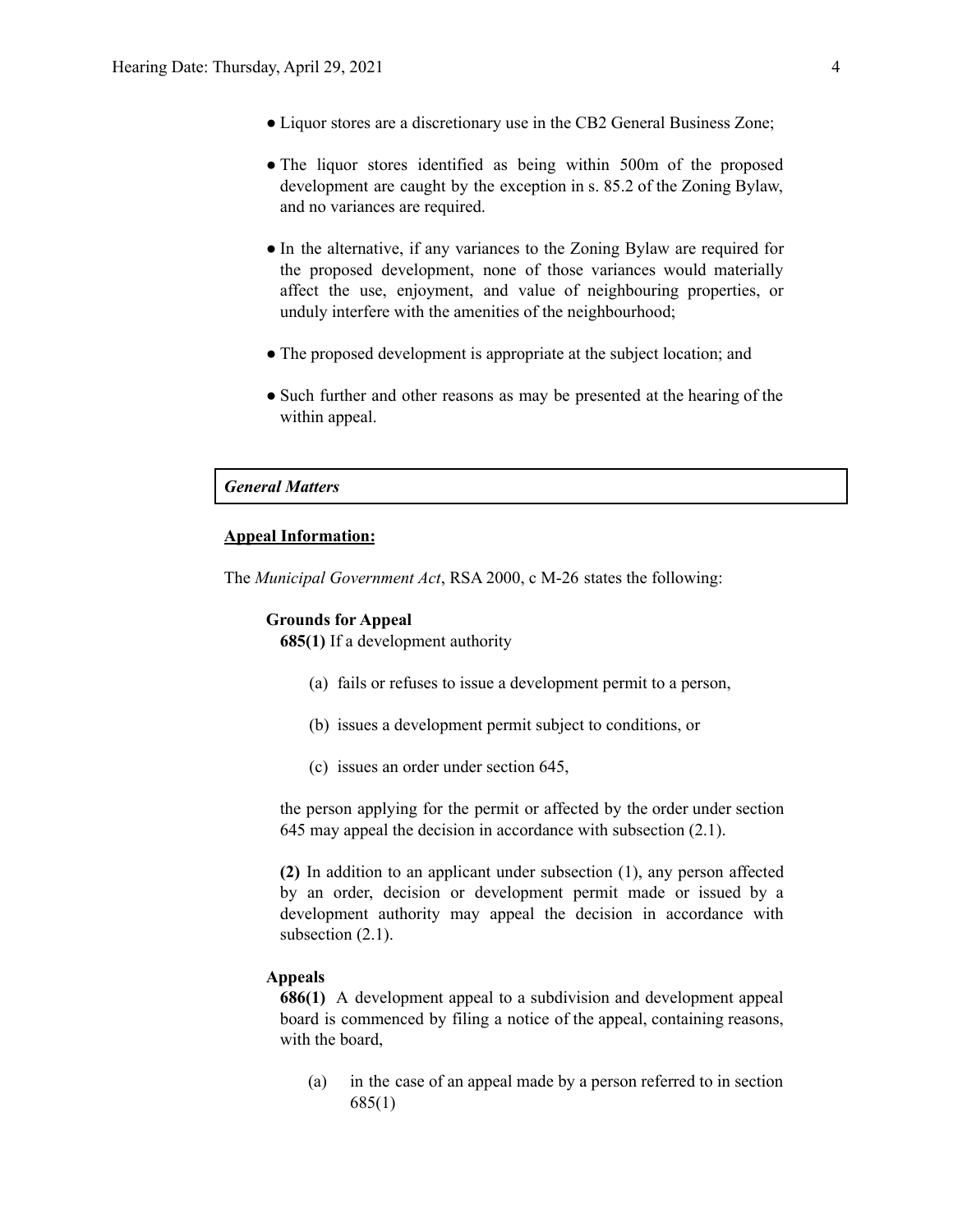- (i) with respect to an application for a development permit,
	- (A) within 21 days after the date on which the written decision is given under section 642, or
	- (B) if no decision is made with respect to the application within the 40-day period, or within any extension of that period under section 684, within 21 days after the date the period or extension expires,
	- or
- (ii) with respect to an order under section 645, within 21 days after the date on which the order is made, or
- (b) in the case of an appeal made by a person referred to in section 685(2), within 21 days after the date on which the notice of the issuance of the permit was given in accordance with the land use bylaw.

#### **Hearing and Decision**

**687(3)** In determining an appeal, the subdivision and development appeal board

…

- (a.1) must comply with the land use policies;
- (a.2) subject to section 638, must comply with any applicable statutory plans;
- (a.3) subject to clause (d), must comply with any land use bylaw in effect;
- (a.4) must comply with the applicable requirements of the regulations under the *Gaming, Liquor and Cannabis Act* respecting the location of premises described in a cannabis licence and distances between those premises and other premises;
	- …
	- (c) may confirm, revoke or vary the order, decision or development permit or any condition attached to any of them or make or substitute an order, decision or permit of its own;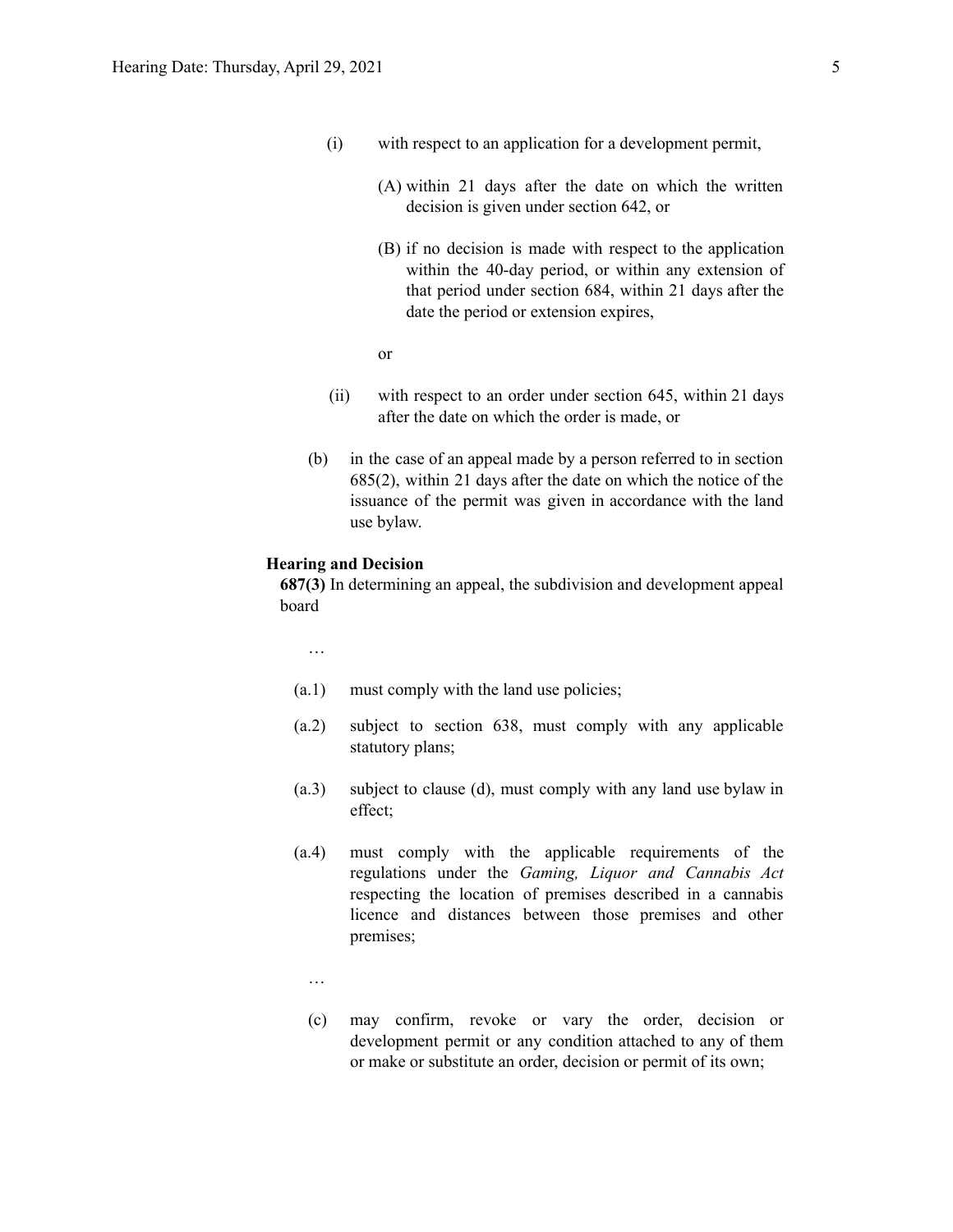- (d) may make an order or decision or issue or confirm the issue of a development permit even though the proposed development does not comply with the land use bylaw if, in its opinion,
	- (i) the proposed development would not
		- (A) unduly interfere with the amenities of the neighbourhood, or
		- (B) materially interfere with or affect the use, enjoyment or value of neighbouring parcels of land,

and

(ii) the proposed development conforms with the use prescribed for that land or building in the land use bylaw.

#### **General Provisions from the** *Edmonton Zoning Bylaw:*

Under section 340.3(11), a **Liquor Store** is a **Discretionary Use** in the **(CB2) General Business Zone**.

Under section 7.4(30) **Liquor Stores** means:

development used for the retail sale of any and all types of alcoholic beverages to the public for off-site consumption. This Use may include retail sales of related products such as soft drinks and snack foods.

Section 340.1 states that the **General Purpose** of the **(CB2) General Business Zone** is:

to provide for businesses that require large Sites and a location with good visibility and accessibility along, or adjacent to, major public roadways. This zone also accommodates limited Residential-related uses.

*Section 85 - Liquor Stores*

#### **1. Any Liquor Store shall not be located less than [500](https://webdocs.edmonton.ca/InfraPlan/zoningbylaw/ZoningBylaw/Measurements/im500.htm) m from any other Liquor Store.**

- 2. Notwithstanding subsection 85(1), a Liquor Store may be located less than [500](https://webdocs.edmonton.ca/InfraPlan/zoningbylaw/ZoningBylaw/Measurements/im500.htm) m from any other Liquor Store if located:
	- a. outside the boundary shown in Appendix 1 to Section 85, provided: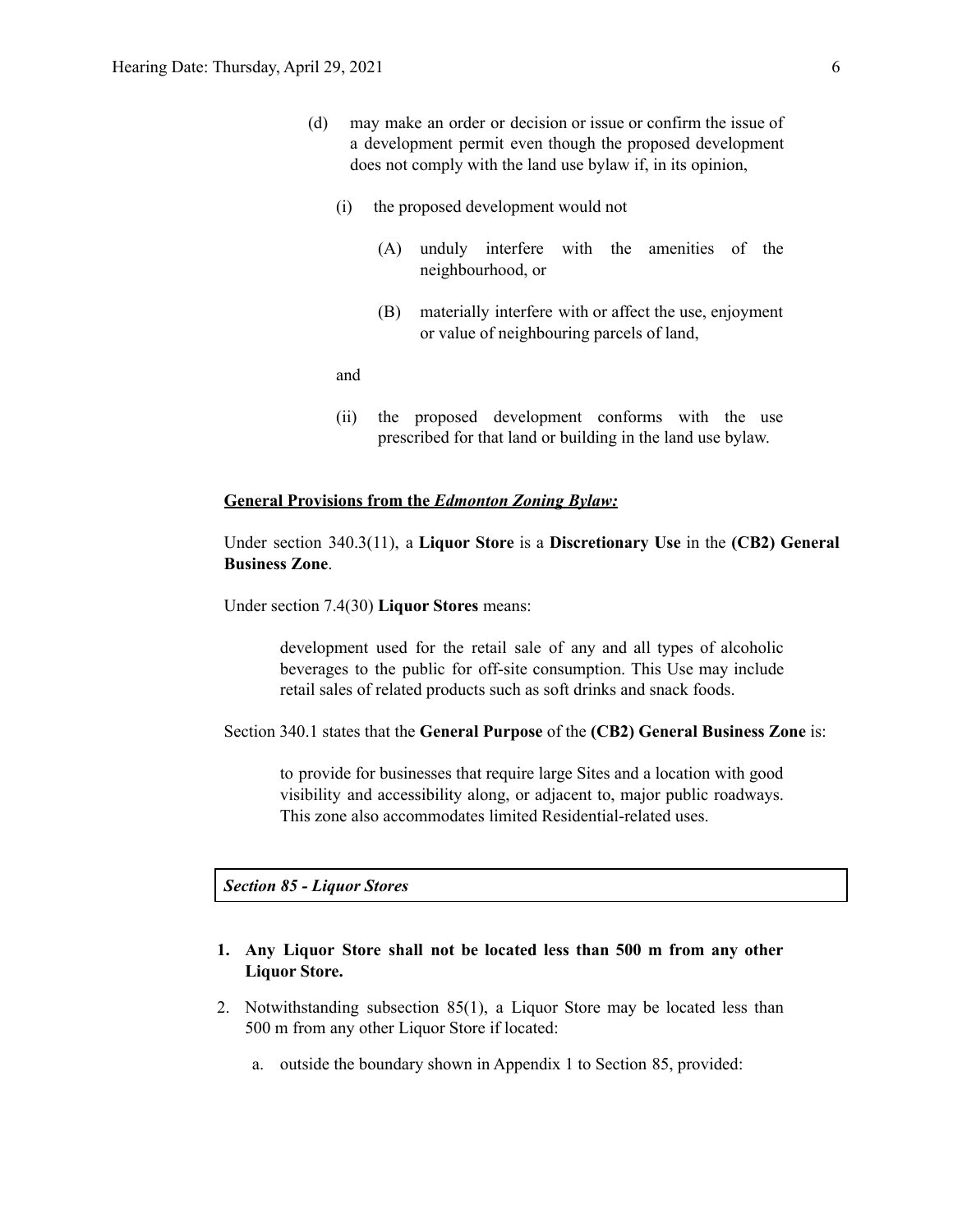- i. the Liquor Stores are located on separate Sites, and
- ii. at least one Liquor Store is located on a Site greater than 2.5 ha in size that is zoned [CSCa](https://webdocs.edmonton.ca/InfraPlan/zoningbylaw/ZoningBylaw/Part2/Special_Areas/960_5_(CSCa)_Ambleside_Shopping_Centre_Zone.htm), [UVCa,](https://webdocs.edmonton.ca/InfraPlan/zoningbylaw/ZoningBylaw/Part2/Special_Areas/960.6_(UVCa)_Ambleside_Urban_Village_Commercial_Zone.htm) [GVC,](https://webdocs.edmonton.ca/InfraPlan/zoningbylaw/ZoningBylaw/Part2/Special_Areas/940_6_(GVC)_Griesbach_Village_Centre_Zone.htm) [TC-C](https://webdocs.edmonton.ca/InfraPlan/zoningbylaw/ZoningBylaw/Part2/Special_Areas/990_4_(TC-C)_Heritage_Valley_Town_Centre_Commercial_Zone.htm), [DC1](https://webdocs.edmonton.ca/InfraPlan/zoningbylaw/ZoningBylaw/Part2/Direct/710_(DC1)_Direct_Development_Control_Provision.htm), [DC2,](https://webdocs.edmonton.ca/InfraPlan/zoningbylaw/ZoningBylaw/Part2/Direct/720_(DC2)_Site_Specific_Development_Control_Provision.htm) [CSC,](https://webdocs.edmonton.ca/InfraPlan/zoningbylaw/ZoningBylaw/Part2/Commercial/320_(CSC)_Shopping_Centre_Zone.htm) [CB1,](https://webdocs.edmonton.ca/InfraPlan/zoningbylaw/ZoningBylaw/Part2/Commercial/330_(CB1)_Low_Intensity_Business_Zone.htm) [CB2](https://webdocs.edmonton.ca/InfraPlan/zoningbylaw/ZoningBylaw/Part2/Commercial/340_(CB2)_General_Business_Zone.htm), [CHY,](https://webdocs.edmonton.ca/InfraPlan/zoningbylaw/ZoningBylaw/Part2/Commercial/350_(CHY)_Highway_Corridor_Zone.htm) [CO](https://webdocs.edmonton.ca/InfraPlan/zoningbylaw/ZoningBylaw/Part2/Commercial/360_(CO)_Commercial_Office_Zone.htm) or [CB3](https://webdocs.edmonton.ca/InfraPlan/zoningbylaw/ZoningBylaw/Part2/Commercial/370_(CB3)_Commercial_Mixed_Business_Zone.htm).
- 3. For the purposes of Section 85, the [500](https://webdocs.edmonton.ca/InfraPlan/zoningbylaw/ZoningBylaw/Measurements/im500.htm) m separation distance shall be measured from the closest point of the Liquor Store to the closest point of any other approved Liquor Store.
- 4. Any Site containing a Liquor Store shall not be located less than 100 m from any Site being used for community or recreation activities, public or private education, or public lands at the time of the application for the Development Permit for the Liquor Store. Sites that are greater than 2.0 ha in size and zoned either CSC or DC2, are exempt from this restriction. For the purposes of this subsection only:
	- a. the 100 m separation distance shall be measured from the closest point of the subject Site boundary to the closest point of another Site boundary, and shall not be measured from Zone boundaries or from the edges of structures;
	- b. the term "community or recreation activities" is limited to Community Recreation Services, as defined in subsection 7.8(1) of this Bylaw, which includes community league buildings and facilities, and children's playgrounds and play areas. This term does not include arenas or other public assembly Uses, Child Care Services, Public Libraries and Cultural Exhibits, or Religious Assembly;
	- c. the term "public or private education facilities" is limited to elementary through to high schools inclusive only, and does not include dance schools, driving schools or other Commercial Schools; and
	- d. the term "public lands" is limited to Sites zoned AP, and Sites zoned A.
- 5. Notwithstanding Section 11 of this Bylaw, a Development Officer shall not grant a variance to subsection 85(4).
- **6. Notwithstanding Section 11 of this Bylaw, a Development Officer shall only grant a variance to subsection 85(1) or subsection 85(2) as outlined in subsections 85(7), 85(8) and 85(9).**
- 7. When the Development Officer receives an application for a Development Permit that is for the purpose of accommodating the temporary relocation of an approved Liquor Store within 500 m of its original location, a variance to subsection  $85(1)$  or subsection  $85(2)$  may be granted where:
	- a. the application for the Development Permit is for a Temporary Development, in order to limit the introduction of an additional Liquor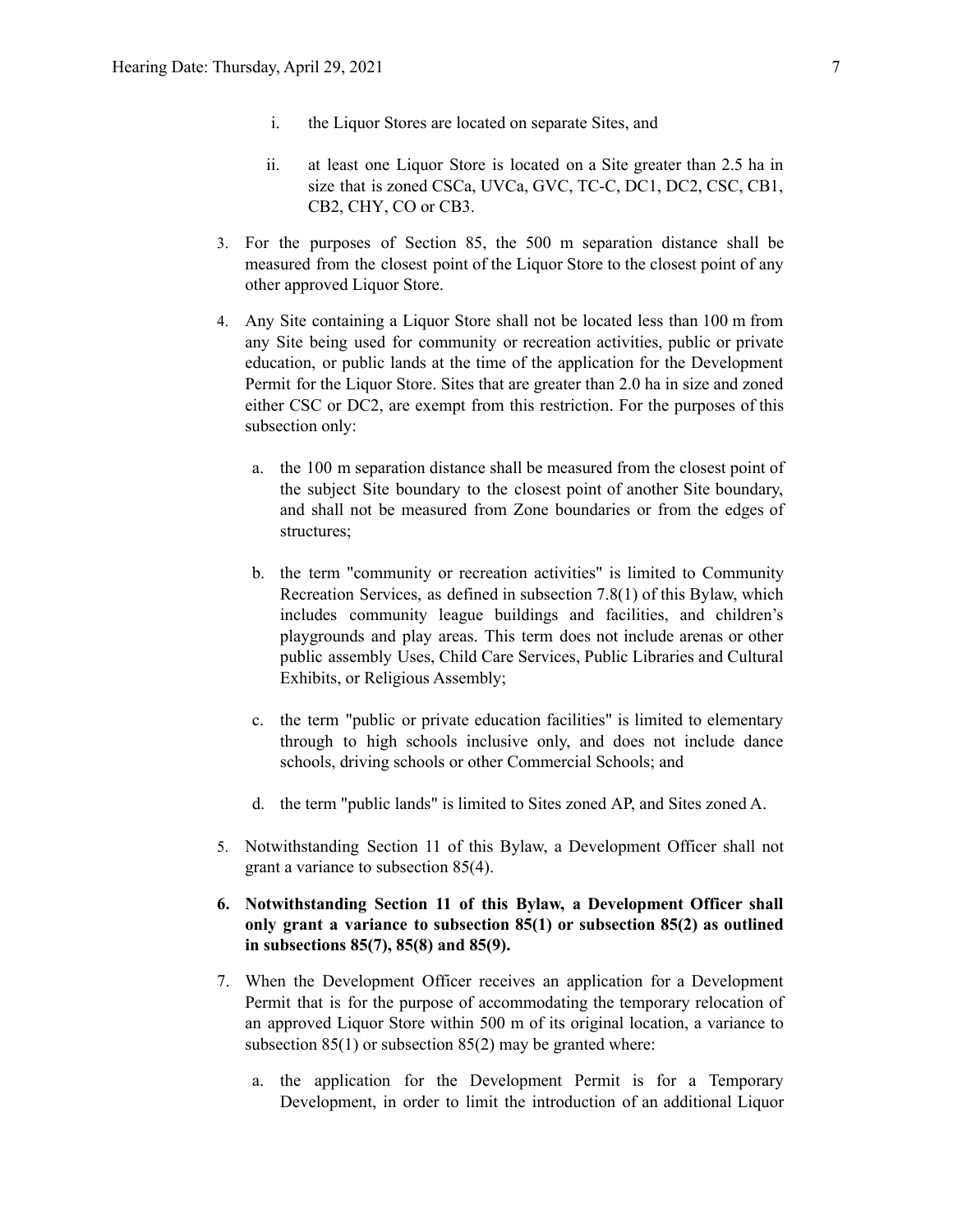Store within [500](https://webdocs.edmonton.ca/InfraPlan/zoningbylaw/ZoningBylaw/Measurements/im500.htm) m of the original approved Development Permit;

- b. the temporary location for any Liquor Store is not within [500](https://webdocs.edmonton.ca/InfraPlan/zoningbylaw/ZoningBylaw/Measurements/im500.htm) m of any legally conforming Liquor Store; and
- c. the application for a Development Permit will not result in a total Floor Area for a Liquor Store that is 10.0% greater than the Floor Area of the existing approved Liquor Store, to a maximum increase of [50](https://webdocs.edmonton.ca/InfraPlan/zoningbylaw/ZoningBylaw/Measurements/ia50.htm) m<sup>2</sup>.
- 8. When a Development Officer receives an application for a Development Permit that is for the purpose of accommodating the reversion of an existing approved Liquor Store back to its original location on a Site, a variance of subsection 85(1) or subsection 85(2) may only be granted where the application for the reversion is submitted to the Development Officer within 5 years of the date of vacating the original location and the application will not result in a total Floor Area that is greater than the original approved Liquor Store.
- 9. The issuance of a Development Permit which contains a variance pursuant to subsection 85(7) shall be issued as a Temporary Development for a duration of up to 5 years or less, to be determined by the Development Officer.
- 10. The Development Officer may require lighting, signage or screening measures that ensure the proposed development is compatible with adjacent or nearby Residential Uses or Commercial Uses.
- 11. Liquor Stores shall include the following to allow for natural surveillance to promote safe surroundings:
	- a. Customer access is oriented to:
		- i. a public or internal roadway, other than a Lane;
		- ii. a shopping centre parking lot in front of the store; or
	- iii. a mall access that allows visibility from the interior of the mall into the store.
	- b. Premises located at ground level shall include:
		- i. Ample transparency to maintain sight lines into and out of the premises. To ensure transparency and sight lines are maintained:
			- 1. Not more than 10% of the windows may be covered by Signs, the remainder shall be clear, untinted, and free from obstruction.
		- ii. Outdoor lighting is required to provide a well-lit environment for pedestrians entering and exiting the premises and to illuminate the property. The Development Officer shall require the applicant to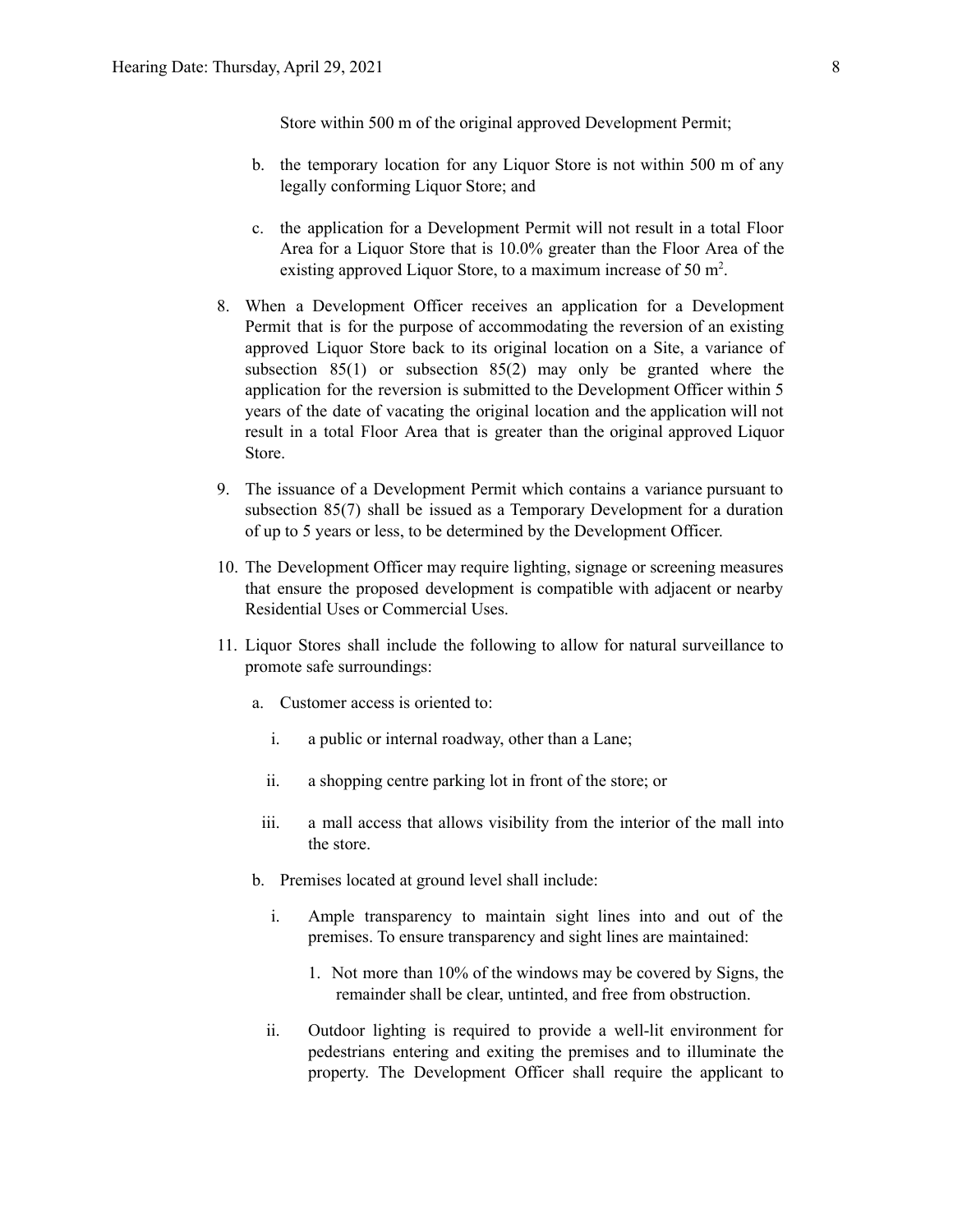provide a plan showing the location and details of perimeter lighting to ensure adequate lighting.

iii. Landscaping shall be located such that it does not obstruct sight lines into the premises.

#### **Development Officer's Determination**

**Section 85(1) - Any Liquor Store shall not be located less than 500 m from any other Liquor Store.**

**Proposed:**

**Site 1 - 13030 50 Street NW Required Setback: 500 m Proposed Setback: 288 m Deficient by: 212 m**

**Reference DP# 001001586-001 8,215.8m2 or 0.8 ha Zoned DC2.1087**

**Site 2 - 12847 50 Street NW Required Setback: 500 m Proposed Setback: 113 m Deficient by 387 m**

**Reference DP# 308648088-001 7,460m2 or 0.7 ha Zoned CSC**

**Site 3 - 12715 50 Street NW Required Setback: 500 m Proposed Setback: 280 m Deficient by 220 m**

**Reference BL# 007260776-001 23,664m2 or 2.3 ha Zoned CSC**

**Under Section 85(6) of the Zoning Bylaw, the Development Officer is prohibited from granting a variance to the minimum setback to allow for the proposed Liquor Store.**

[unedited]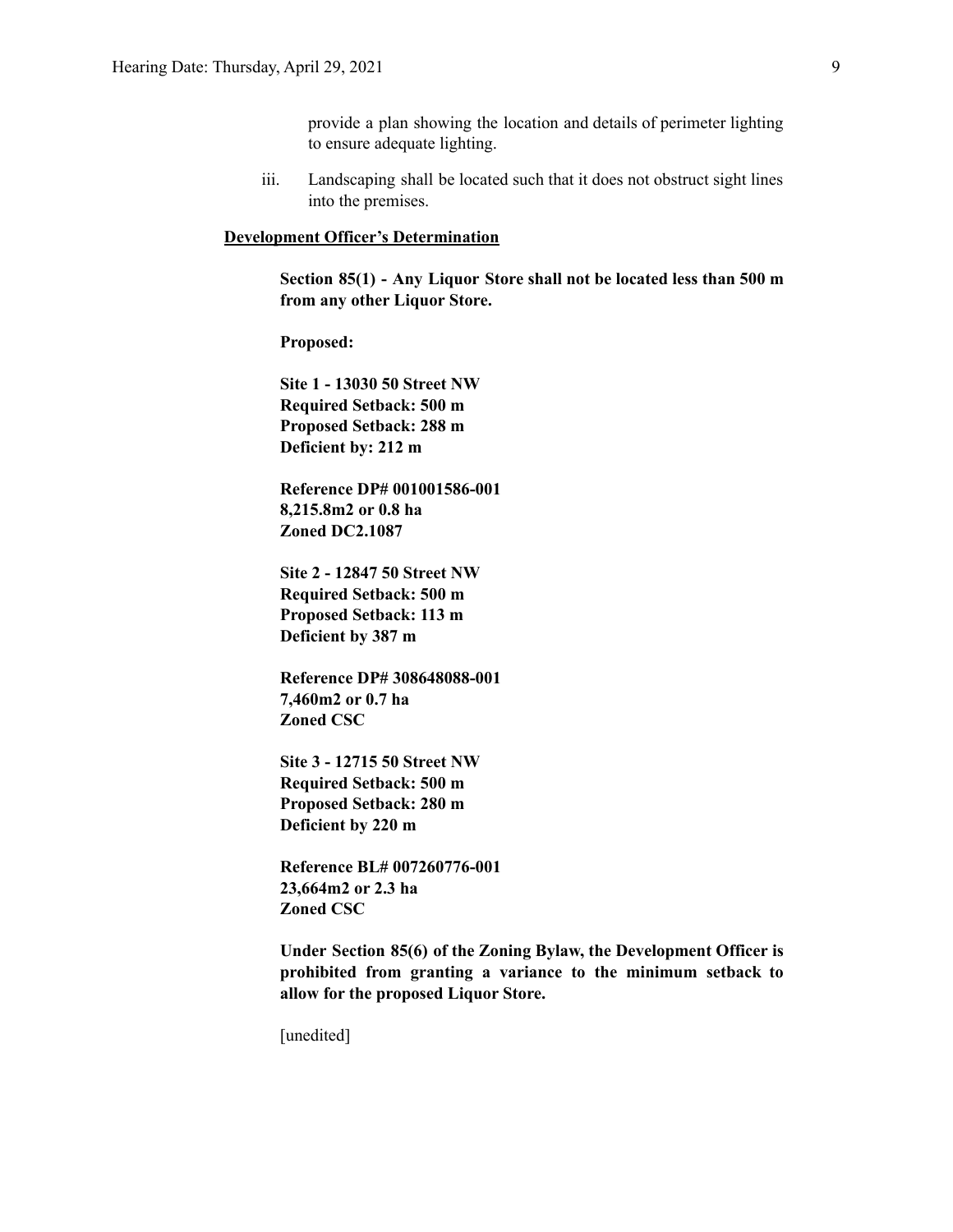| <b>Previous Subdivision and Development Appeal Board Decision</b> |                                                                                                                                           |                                                                                                                                                                                                                                 |  |  |  |  |
|-------------------------------------------------------------------|-------------------------------------------------------------------------------------------------------------------------------------------|---------------------------------------------------------------------------------------------------------------------------------------------------------------------------------------------------------------------------------|--|--|--|--|
| <b>Application Number</b>                                         | <b>Description</b>                                                                                                                        | <b>Decision</b>                                                                                                                                                                                                                 |  |  |  |  |
| SDAB-D-19-194                                                     | To change the Use from a<br>General Retail store use to a<br>Cannabis<br>Retail Sales use and to<br>interior<br>construct<br>alterations. | November 19, 2019;<br>The<br>appeal is ALLOWED and the<br>decision of the Development<br>Authority is REVOKED. The<br>development is GRANTED as<br>applied for<br>the<br>to<br>Development Authority,<br>subject to CONDITIONS. |  |  |  |  |

## Notice to Applicant/Appellant

 $\mathcal{L}_\text{max} = \frac{1}{2} \sum_{i=1}^n \mathcal{L}_\text{max} = \frac{1}{2} \sum_{i=1}^n \mathcal{L}_\text{max} = \frac{1}{2} \sum_{i=1}^n \mathcal{L}_\text{max} = \frac{1}{2} \sum_{i=1}^n \mathcal{L}_\text{max} = \frac{1}{2} \sum_{i=1}^n \mathcal{L}_\text{max} = \frac{1}{2} \sum_{i=1}^n \mathcal{L}_\text{max} = \frac{1}{2} \sum_{i=1}^n \mathcal{L}_\text{max} = \frac{1}{2} \sum_{i=$ 

Provincial legislation requires that the Subdivision and Development Appeal Board issue its official decision in writing within fifteen days of the conclusion of the hearing.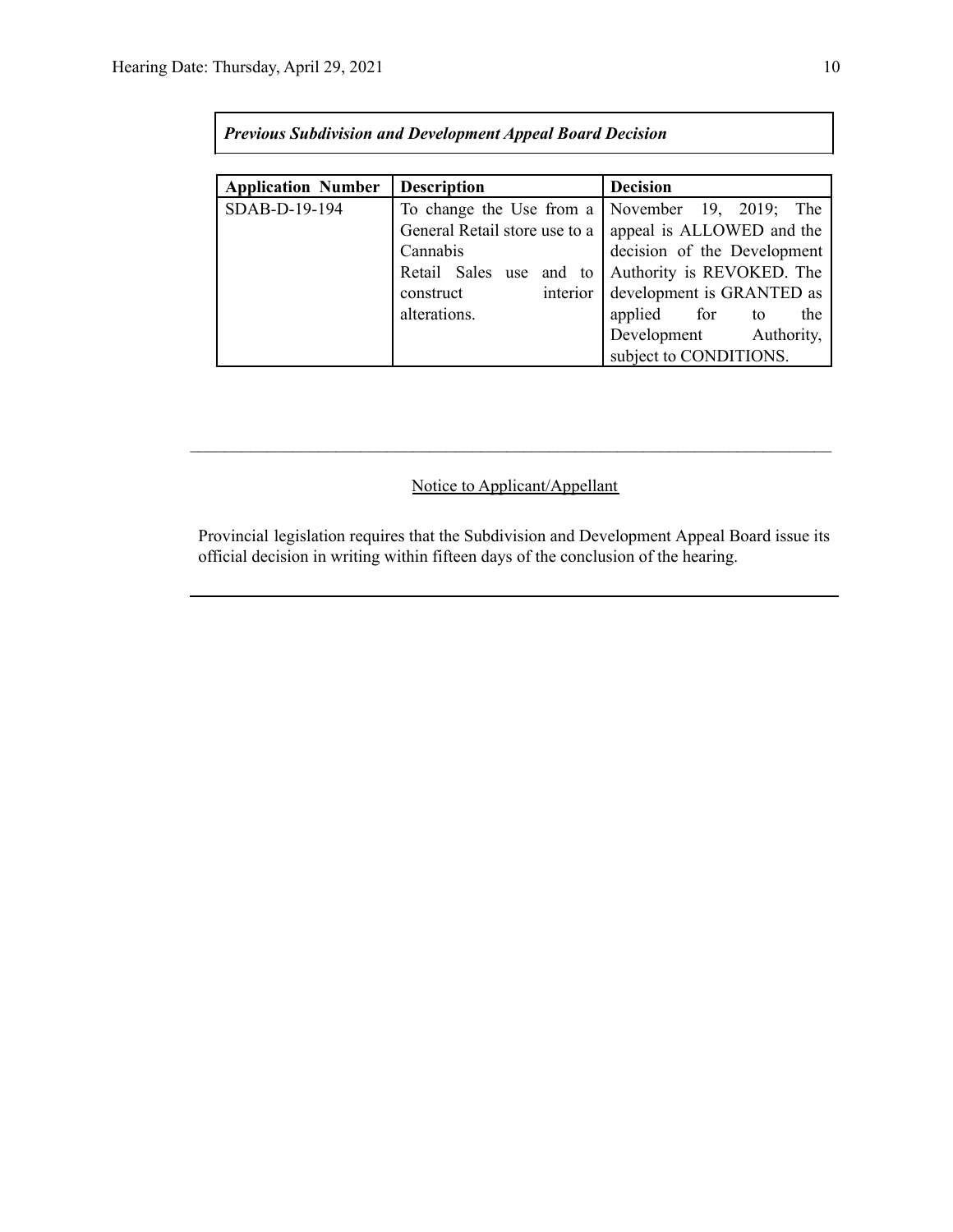|                                                                                                                                                                                | <b>Application Date:</b><br>MAR 01, 2021<br>Printed:<br>April 1, 2021 at 7:54 AM<br><b>Application for</b><br>Page:<br>1 of 2 |  |  |  |  |  |
|--------------------------------------------------------------------------------------------------------------------------------------------------------------------------------|-------------------------------------------------------------------------------------------------------------------------------|--|--|--|--|--|
|                                                                                                                                                                                | <b>Major Development Permit</b>                                                                                               |  |  |  |  |  |
| This document is a Development Permit Decision for the development application described below.                                                                                |                                                                                                                               |  |  |  |  |  |
| <b>Applicant</b><br>Property Address(es) and Legal Description(s)<br>12986 - 50 STREET NW                                                                                      |                                                                                                                               |  |  |  |  |  |
|                                                                                                                                                                                | Plan 8267ET Blk Z Lot 4                                                                                                       |  |  |  |  |  |
|                                                                                                                                                                                | Specific Address(es)                                                                                                          |  |  |  |  |  |
|                                                                                                                                                                                | Suite:<br>12988 - 50 STREET NW                                                                                                |  |  |  |  |  |
|                                                                                                                                                                                | Entryway: 12988 - 50 STREET NW                                                                                                |  |  |  |  |  |
|                                                                                                                                                                                | Building: 12986 - 50 STREET NW                                                                                                |  |  |  |  |  |
| <b>Scope of Application</b><br>To change the Use from an Indoor Participant Recreation Services to a Liquor Store and construct interior alterations.<br><b>Permit Details</b> |                                                                                                                               |  |  |  |  |  |
|                                                                                                                                                                                |                                                                                                                               |  |  |  |  |  |
| Class of Permit: Class B                                                                                                                                                       | <b>Contact Person:</b>                                                                                                        |  |  |  |  |  |
| Gross Floor Area (sq.m.):                                                                                                                                                      | Lot Grading Needed?: N                                                                                                        |  |  |  |  |  |
| New Sewer Service Required: N<br>Site Area (1q. m.):                                                                                                                           | NumberOfMainFloorDwellings:<br>Stat. Plan Overlay/Annex Area: (none)                                                          |  |  |  |  |  |
|                                                                                                                                                                                |                                                                                                                               |  |  |  |  |  |
|                                                                                                                                                                                |                                                                                                                               |  |  |  |  |  |
|                                                                                                                                                                                |                                                                                                                               |  |  |  |  |  |
|                                                                                                                                                                                |                                                                                                                               |  |  |  |  |  |
|                                                                                                                                                                                |                                                                                                                               |  |  |  |  |  |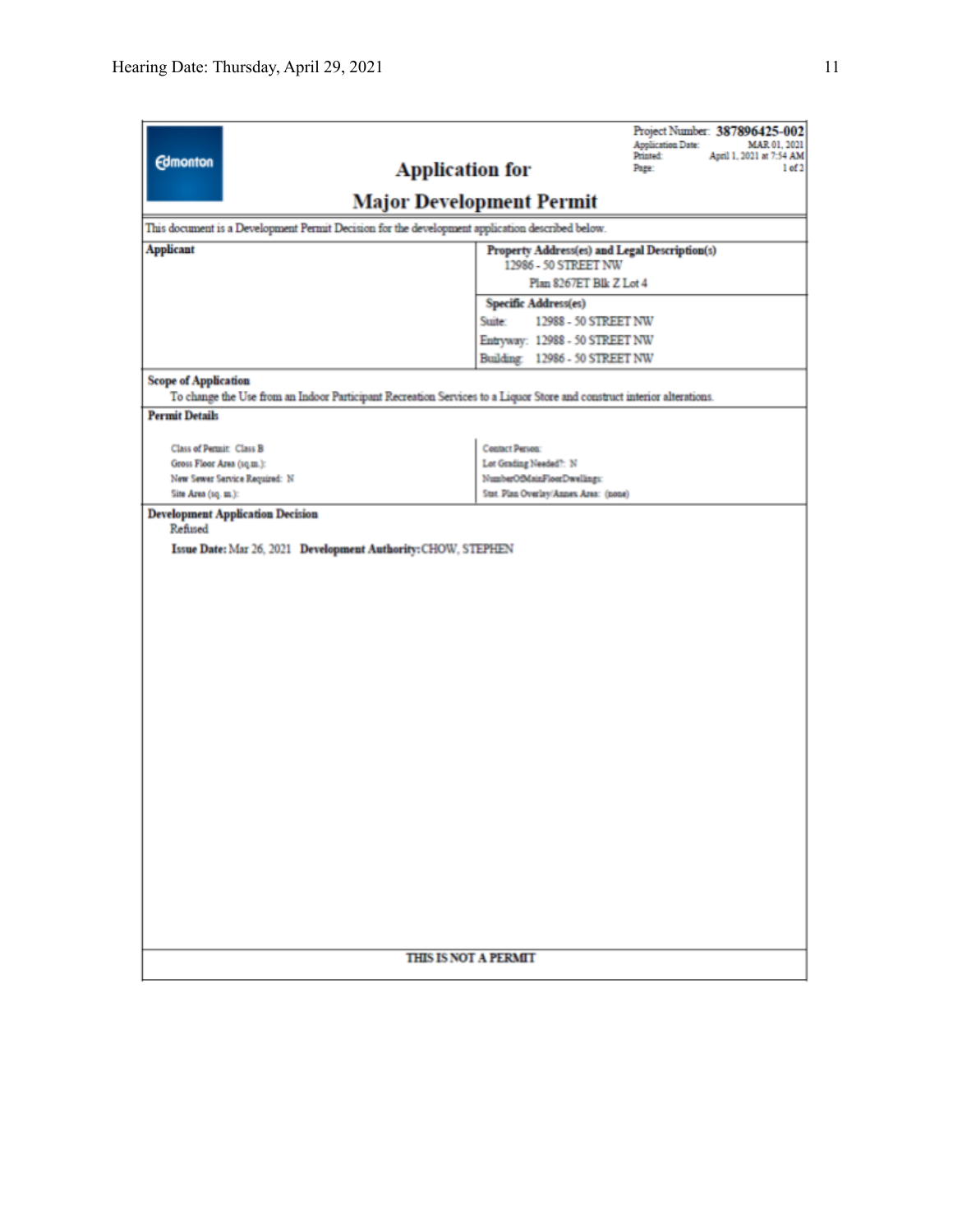| <b>Edmonton</b>                                                                                                                                                                                          |                                                                                                                                                                           |                               | <b>Application for</b>         |                                 | Project Number: 387896425-002<br><b>Application Date:</b><br>MAR 01, 2021<br>Printed:<br>April 1, 2021 at 7:54 AM<br>Page:<br>$2$ of $2$ |  |  |  |
|----------------------------------------------------------------------------------------------------------------------------------------------------------------------------------------------------------|---------------------------------------------------------------------------------------------------------------------------------------------------------------------------|-------------------------------|--------------------------------|---------------------------------|------------------------------------------------------------------------------------------------------------------------------------------|--|--|--|
|                                                                                                                                                                                                          |                                                                                                                                                                           |                               |                                | <b>Major Development Permit</b> |                                                                                                                                          |  |  |  |
| <b>Reason for Refusal</b><br>Section 85(1) - Any Liquor Store shall not be located less than 500 m from any other Liquor Store.                                                                          |                                                                                                                                                                           |                               |                                |                                 |                                                                                                                                          |  |  |  |
|                                                                                                                                                                                                          | Proposed:                                                                                                                                                                 |                               |                                |                                 |                                                                                                                                          |  |  |  |
|                                                                                                                                                                                                          | Site 1 - 13030 50 Street NW<br>Required Setback: 500 m<br>Proposed Setback: 288 m<br>Deficient by: 212 m                                                                  |                               |                                |                                 |                                                                                                                                          |  |  |  |
|                                                                                                                                                                                                          | Reference DP# 001001586-001<br>8,215.8m2 or 0.8 ha<br>Zoned DC2.1087                                                                                                      |                               |                                |                                 |                                                                                                                                          |  |  |  |
|                                                                                                                                                                                                          | Site 2 - 12847 50 Street NW<br>Required Setback: 500 m<br>Proposed Setback: 113 m<br>Deficient by 387 m                                                                   |                               |                                |                                 |                                                                                                                                          |  |  |  |
| Zoned CSC                                                                                                                                                                                                | Reference DP# 308648088-001<br>7,460m2 or 0.7 ha                                                                                                                          |                               |                                |                                 |                                                                                                                                          |  |  |  |
|                                                                                                                                                                                                          | Site 3 - 12715 50 Street NW<br>Required Setback: 500 m<br>Proposed Setback: 280 m<br>Deficient by 220 m                                                                   |                               |                                |                                 |                                                                                                                                          |  |  |  |
| Zoned CSC                                                                                                                                                                                                | Reference BL# 007260776-001<br>23.664m2 or 2.3 ha                                                                                                                         |                               |                                |                                 |                                                                                                                                          |  |  |  |
|                                                                                                                                                                                                          | Under Section 85(6) of the Zoning Bylaw, the Development Officer is prohibited from granting a variance to the minimum setback<br>to allow for the proposed Liquor Store. |                               |                                |                                 |                                                                                                                                          |  |  |  |
| <b>Rights of Appeal</b><br>The Applicant has the right of appeal within 21 days after the date on which the decision is made, as outlined in Section 683<br>through 689 of the Municipal Government Act. |                                                                                                                                                                           |                               |                                |                                 |                                                                                                                                          |  |  |  |
| Fees                                                                                                                                                                                                     |                                                                                                                                                                           |                               |                                |                                 |                                                                                                                                          |  |  |  |
| Major Dev. Application Fee                                                                                                                                                                               |                                                                                                                                                                           | <b>Fee Amount</b><br>\$528.00 | <b>Amount Paid</b><br>\$528.00 | Receipt#<br>06985901730X001     | <b>Date Paid</b><br>Mar 09, 2021                                                                                                         |  |  |  |
| <b>Total GST Amount:</b><br><b>Totals for Permit:</b>                                                                                                                                                    |                                                                                                                                                                           | \$0.00<br>\$528.00            | \$528.00                       |                                 |                                                                                                                                          |  |  |  |
|                                                                                                                                                                                                          |                                                                                                                                                                           |                               |                                |                                 |                                                                                                                                          |  |  |  |
| THIS IS NOT A PERMIT                                                                                                                                                                                     |                                                                                                                                                                           |                               |                                |                                 |                                                                                                                                          |  |  |  |
|                                                                                                                                                                                                          |                                                                                                                                                                           |                               |                                |                                 |                                                                                                                                          |  |  |  |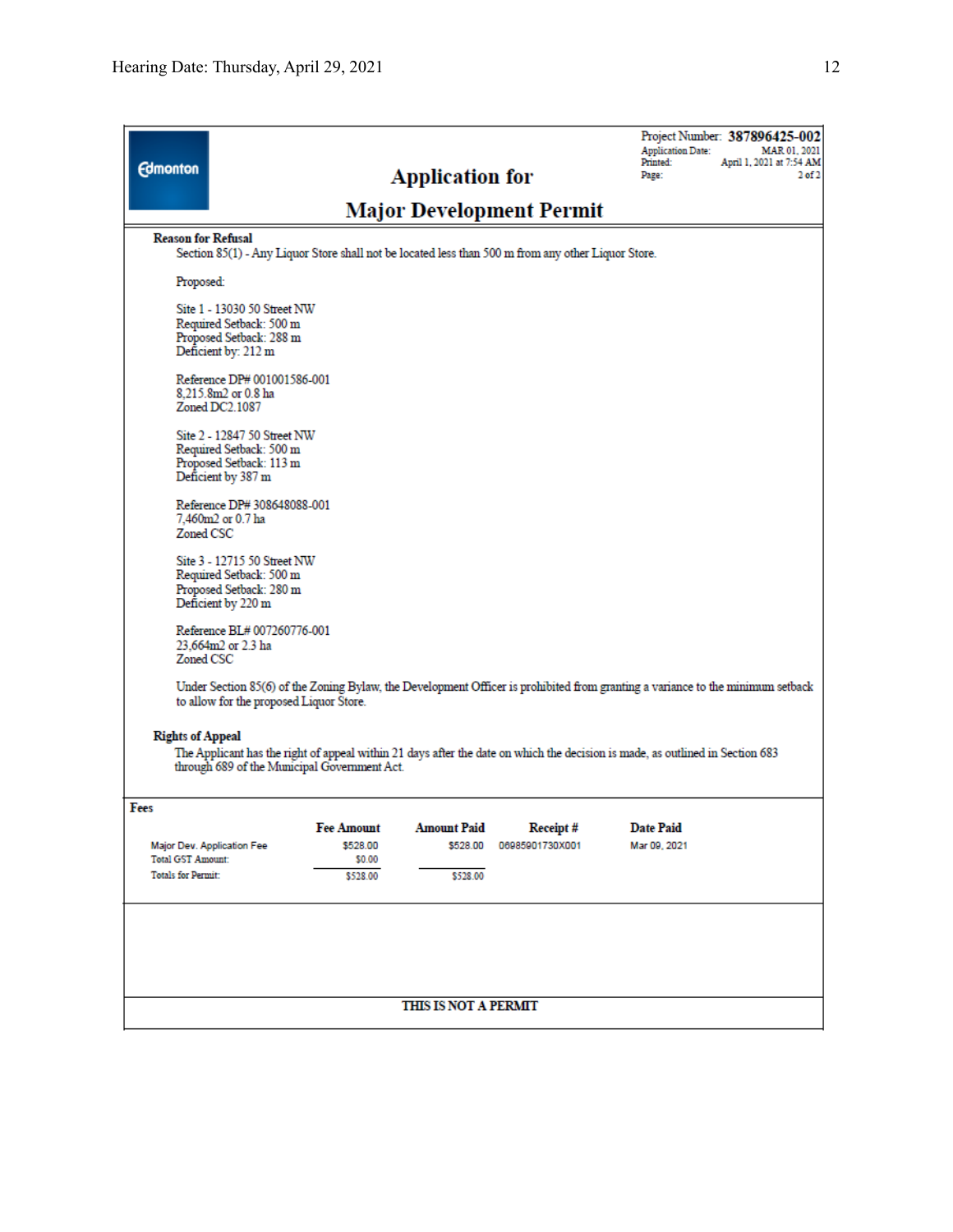

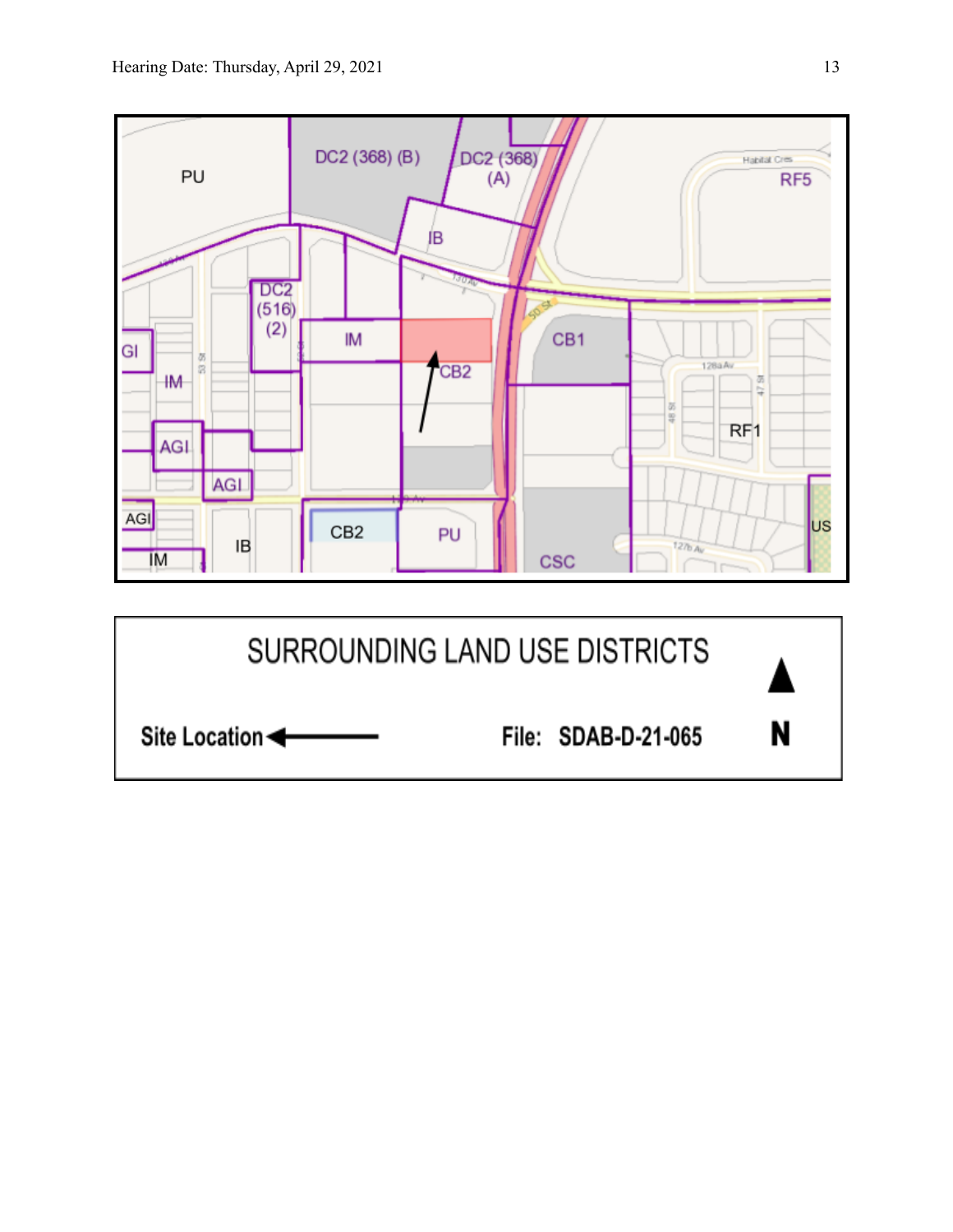#### **TO BE RAISED**

|                                                  | AN APPEAL FROM THE DECISION OF THE DEVELOPMENT OFFICER                        |
|--------------------------------------------------|-------------------------------------------------------------------------------|
| <b>APPELLANT:</b>                                |                                                                               |
| <b>APPLICATION NO.:</b>                          | 313371321-001                                                                 |
| <b>APPLICATION TO:</b>                           | Construct a 4 Dwelling unit Row House with Unenclosed<br><b>Front Porches</b> |
| <b>DECISION OF THE</b><br>DEVELOPMENT AUTHORITY: | Refused                                                                       |
| <b>DECISION DATE:</b>                            | February 25, 2021                                                             |
| <b>DATE OF APPEAL:</b>                           | March 8, 2021                                                                 |
| MUNICIPAL DESCRIPTION<br>OF SUBJECT PROPERTY:    | 12042 - 103 Street NW                                                         |
| <b>LEGAL DESCRIPTION:</b>                        | Plan RN52 Blk 3 Lot 41                                                        |
| ZONE:                                            | (RF3) Small Scale Infill Development Zone                                     |
| <b>OVERLAY:</b>                                  | Mature Neighbourhood Overlay                                                  |
| <b>STATUTORY PLAN:</b>                           | N/A                                                                           |
|                                                  |                                                                               |

#### *Grounds for Appeal*

The Appellant provided the following reasons for appealing the decision of the Development Authority:

> Our variance is only 5.9' into the rear setback, and 3 other 4-plexes within walking distance all fell within the same variance (rear setback) and they were all approved. The Prince Charles neighbourhood, which is a few minutes away, has a 4-plex on every single corner, and the majority of these lots are 140' long, which is about 10' less than the average 4-plex lot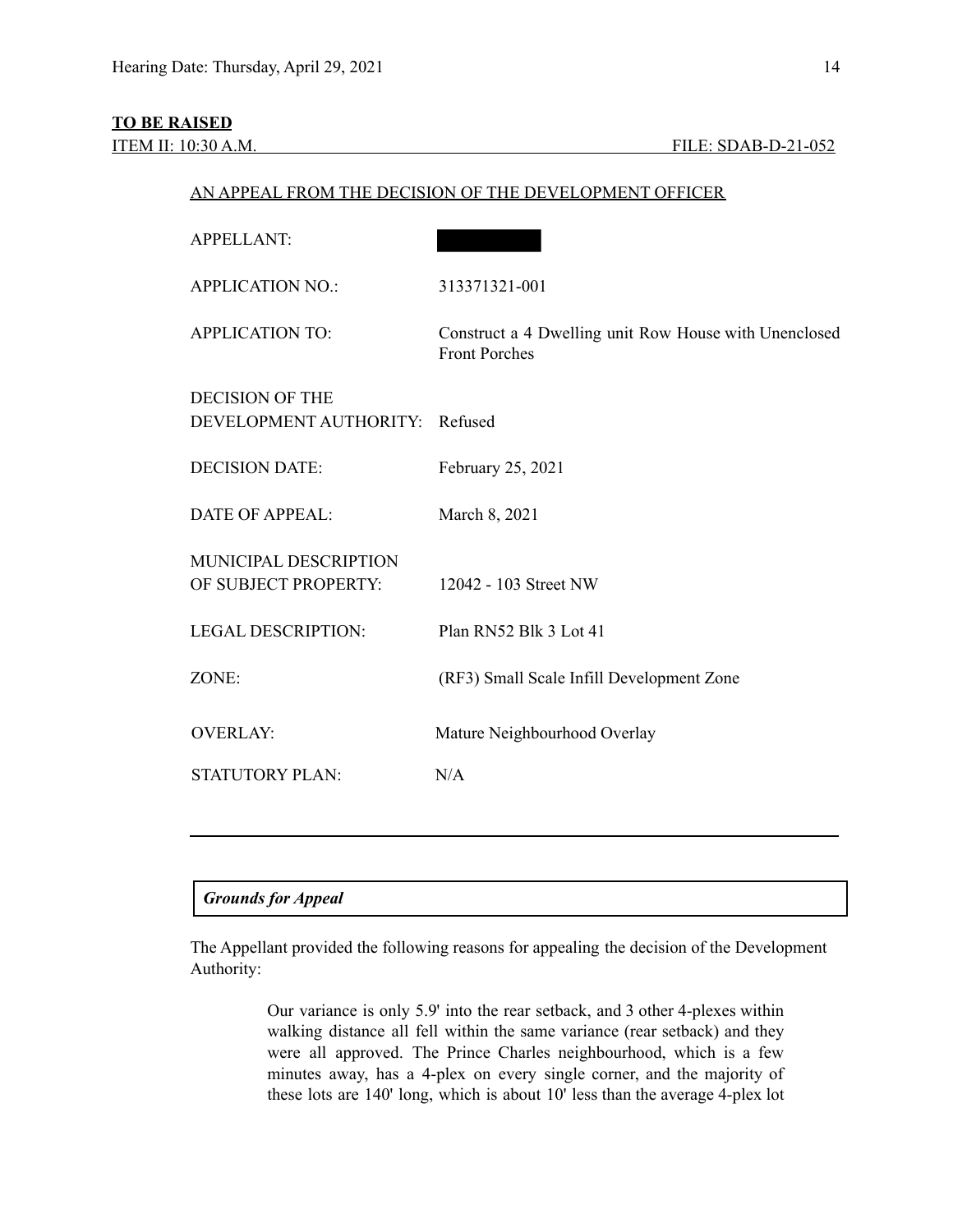in the city. After doing further research, almost every 4-plex I found on a 50' x 150' lot, had the same variance (rear setback). Lastly, the city was willing to approve my application if I could get the neighbour to sign a support letter. After speaking to the neighbour, their concerns had nothing to do with the 5.9' variance. Their concern was  $#1$ ) parking and  $#2$ ) windows facing their yard. If I take 5' off of the build, this will not alleviate the neighbours concerns. If I take 10' off of the build, this still will not alleviate the neighbours concerns. If we build a 2 storey duplex with a master bed in the front and 2 bedrooms facing into the back, there will still be windows facing into their yard. If we put legal suites into the basements of a 2 storey duplex, we will still require the same amount of parking stalls. To conclude, I do not believe the reasons for non-support from the neighbour of this development has anything to do with the actual variance being refused.

#### *General Matters*

#### **Appeal Information**

**The Subdivision and Development Appeal Board (the "Board") made and passed the following motion on March 31, 2021:**

**"That the appeal hearing be rescheduled to April 28 or April 29, 2021 at the written request of the Appellant."**

The *Municipal Government Act*, RSA 2000, c M-26 states the following:

#### **Grounds for Appeal**

**685(1)** If a development authority

- (a) fails or refuses to issue a development permit to a person,
- (b) issues a development permit subject to conditions, or
- (c) issues an order under section 645,

the person applying for the permit or affected by the order under section 645 may appeal to the subdivision and development appeal board.

**(2)** In addition to an applicant under subsection (1), any person affected by an order, decision or development permit made or issued by a development authority may appeal to the subdivision and development appeal board.

#### **Appeals**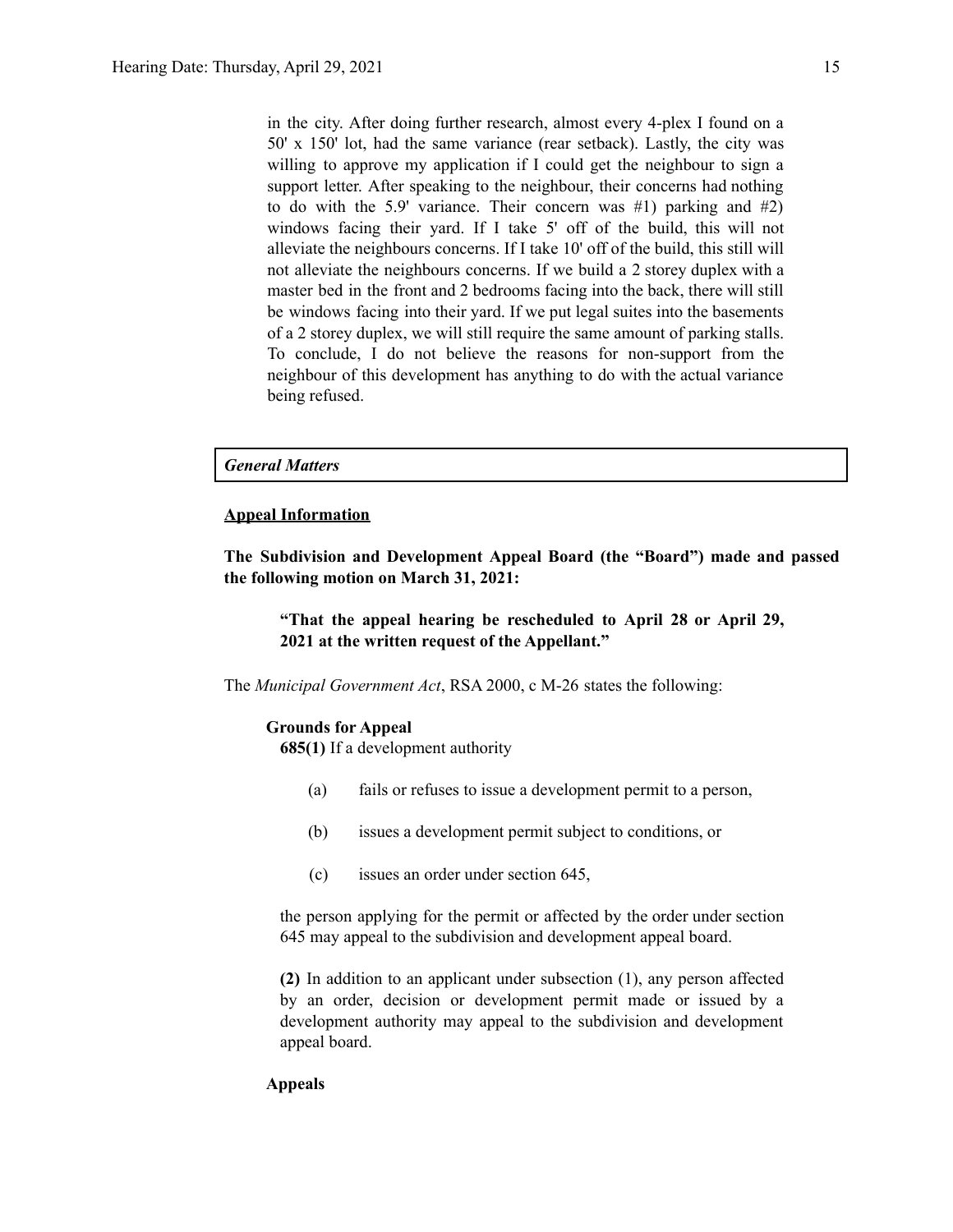**686(1)** A development appeal to a subdivision and development appeal board is commenced by filing a notice of the appeal, containing reasons, with the board,

- (a) in the case of an appeal made by a person referred to in section 685(1)
	- (i) with respect to an application for a development permit,
		- (A) within 21 days after the date on which the written decision is given under section 642, or
		- (B) if no decision is made with respect to the application within the 40-day period, or within any extension of that period under section 684, within 21 days after the date the period or extension expires,

or

- (ii) with respect to an order under section 645, within 21 days after the date on which the order is made, or
- (b) in the case of an appeal made by a person referred to in section 685(2), within 21 days after the date on which the notice of the issuance of the permit was given in accordance with the land use bylaw.

#### **Hearing and Decision**

**687(3)** In determining an appeal, the subdivision and development appeal board

…

…

- (a.1) must comply with the land use policies;
- (a.2) subject to section 638, must comply with any applicable statutory plans;
- (a.3) subject to clause (d), must comply with any land use bylaw in effect;
- (a.4) must comply with the applicable requirements of the regulations under the *Gaming, Liquor and Cannabis Act* respecting the location of premises described in a cannabis licence and distances between those premises and other premises;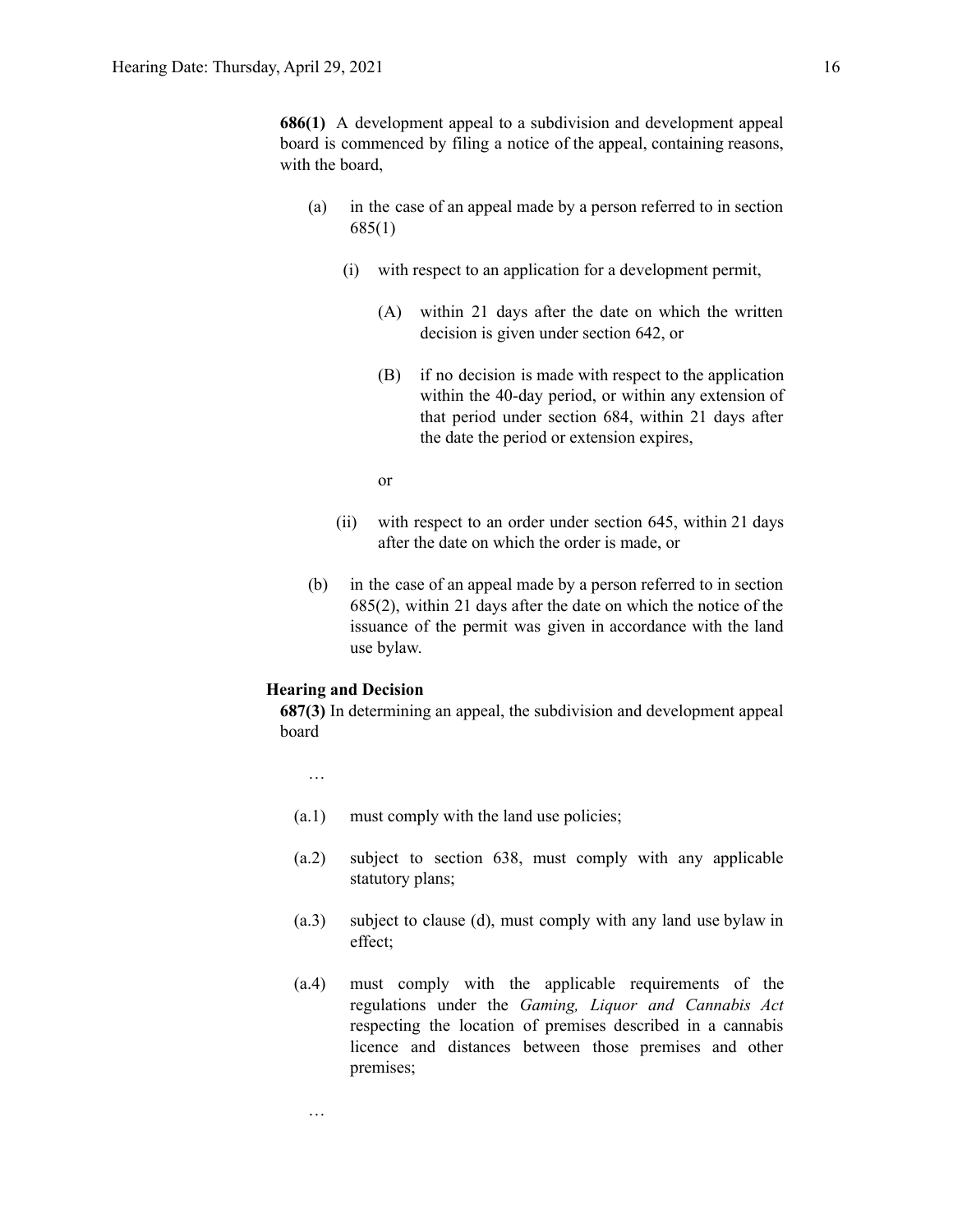- (c) may confirm, revoke or vary the order, decision or development permit or any condition attached to any of them or make or substitute an order, decision or permit of its own;
- (d) may make an order or decision or issue or confirm the issue of a development permit even though the proposed development does not comply with the land use bylaw if, in its opinion,
	- (i) the proposed development would not
		- (A) unduly interfere with the amenities of the neighbourhood, or
		- (B) materially interfere with or affect the use, enjoyment or value of neighbouring parcels of land,
	- and
	- (ii) the proposed development conforms with the use prescribed for that land or building in the land use bylaw.

#### **General Provisions from the** *Edmonton Zoning Bylaw:*

Under section 140.2(5), **Multi-unit Housing** is a **Permitted Use** in the **(RF3) Small Scale Infill Development Zone**.

Under section 7.2(4), **Multi-unit Housing** means:

development that consists of three or more principal Dwellings arranged in any configuration and in any number of buildings.

Section 140.1 states that the **General Purpose** of the **(RF3) Small Scale Infill Development Zone** is "to provide for a mix of small scale housing."

Section 814.1 states that the **General Purpose** of the **Mature Neighbourhood Overlay** is:

to regulate residential development in Edmonton's mature residential neighbourhoods, while responding to the context of surrounding development, maintaining the pedestrian-oriented design of the streetscape, and to provide an opportunity for consultation by gathering input from affected parties on the impact of a proposed variance to the Overlay regulations.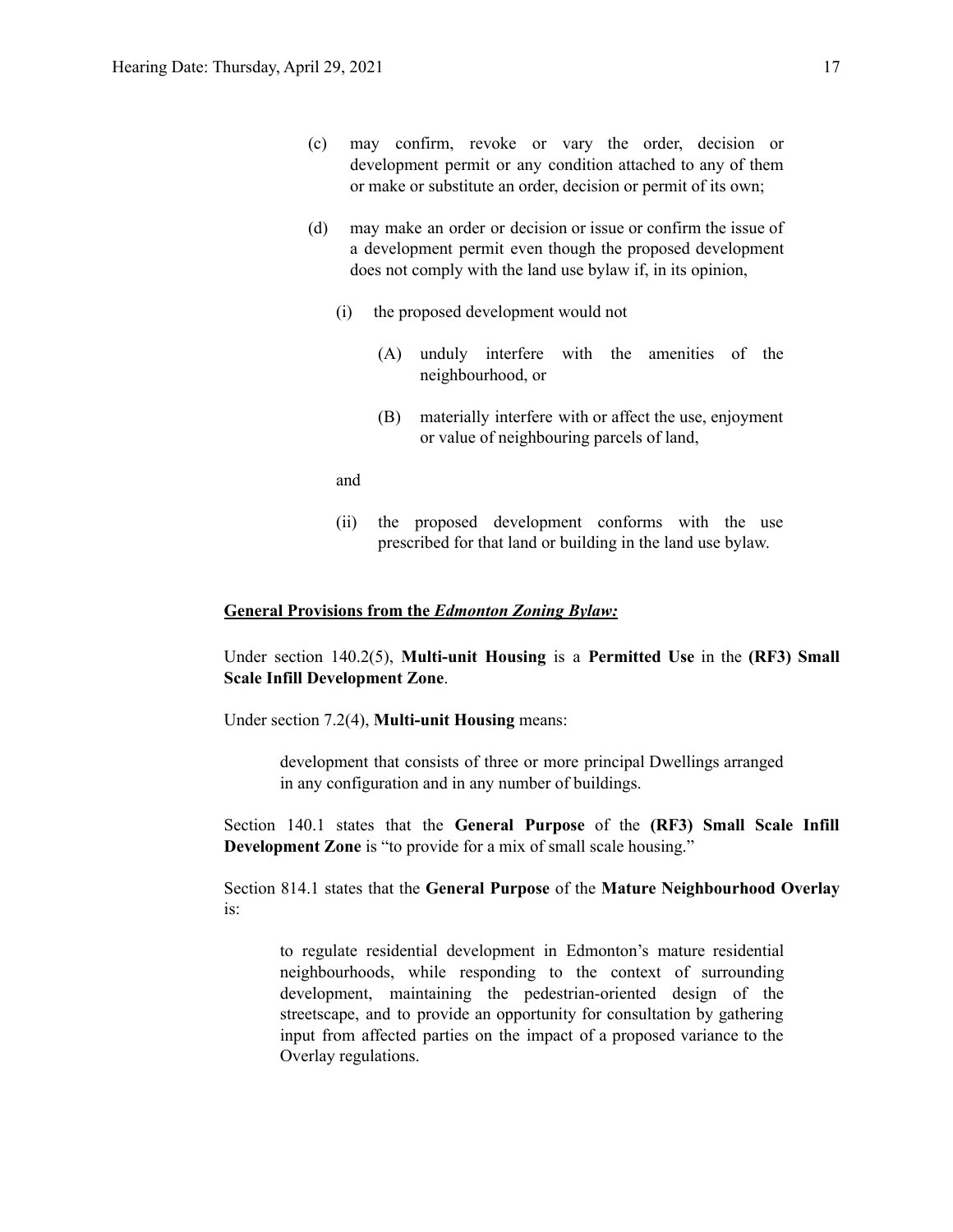#### *Rear Setback*

Section 814.3(4) states "The minimum Rear Setback shall be 40% of Site Depth, [...]"

Under section 6.1, **Rear Setback** means:

the distance that a development or a specified portion of it, must be set back from a Rear Lot Line. A Rear Setback is not a Rear Yard, Amenity Space or Separation Space.



#### **Development Officers Determination**

**Reduced Rear Setback - The distance from the row house to the rear property line (abutting the alley) is 16.5m instead of 18.3m (Section 814.3.4).**

[unedited]

*Mature Neighbourhood Overlay - Community Consultation*

Section 814.5(1) states:

When the Development Officer receives a Development Permit Application for a new principal building or new Garden Suite that does not comply with any regulation contained within this Overlay, or receives a Development Permit for alterations to an existing structure that require a variance to Section 814.3(1), 814.3(3), 814.3(5) or 814.3(9) of this Overlay:

a. the Development Officer shall send notice, to the recipient parties specified in Table 814.5(2), to outline any requested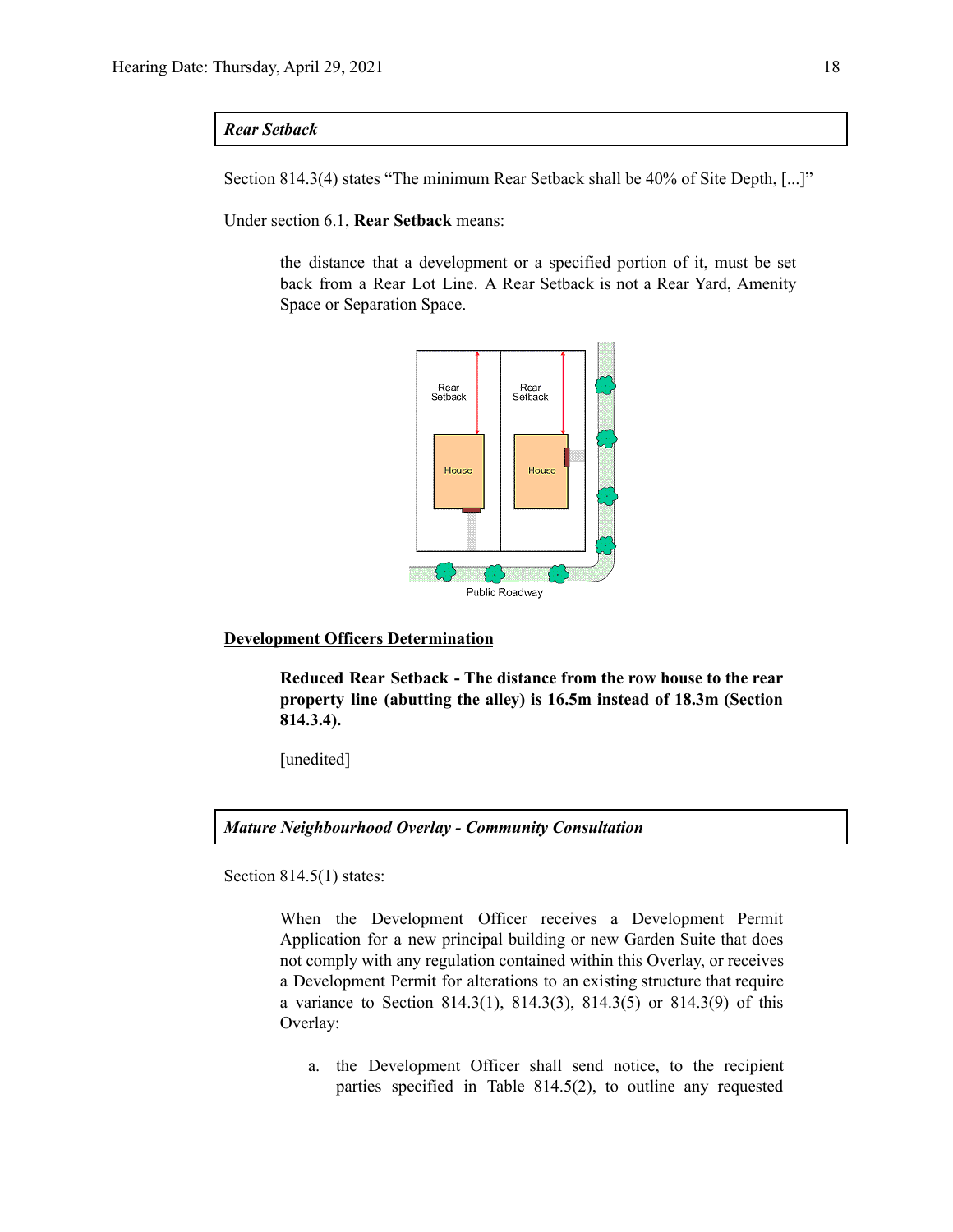variances to the Overlay and solicit comments directly related to the proposed variance;

- b. the Development Officer shall not render a decision on the Development Permit application until 21 days after notice has been sent, unless the Development Officer receives feedback from the specified affected parties in accordance with Table 814.5(2); and
- c. the Development Officer shall consider any comments directly related to the proposed variance when determining whether to approve the Development Permit Application in accordance with Sections 11.3 and 11.4.

Section 814.5(2) states:

| Tier#  | <b>Recipient Parties</b>                                                                                                                                                                                                                                                                           | <b>Affected Parties</b>                                       | <b>Regulation of this</b><br><b>Overlay Proposed</b><br>to be Varied |
|--------|----------------------------------------------------------------------------------------------------------------------------------------------------------------------------------------------------------------------------------------------------------------------------------------------------|---------------------------------------------------------------|----------------------------------------------------------------------|
| Tier 2 | The municipal address and The<br>assessed owners of the land owners of the land<br>Abutting the Site, directly   Abutting the Site<br>adjacent across a Lane from<br>the Site of the proposed adjacent across a<br>development and the Lane from the Site<br>President of each Community<br>League | assessed<br>and<br>directly<br>of the proposed<br>development | 814.3(4)<br>Rear<br>Setback                                          |

### Notice to Applicant/Appellant

**\_\_\_\_\_\_\_\_\_\_\_\_\_\_\_\_\_\_\_\_\_\_\_\_\_\_\_\_\_\_\_\_\_\_\_\_\_\_\_\_\_\_\_\_\_\_\_\_\_\_\_\_\_\_\_\_\_\_\_\_\_\_\_\_\_\_\_\_\_\_\_\_\_\_**

Provincial legislation requires that the Subdivision and Development Appeal Board issue its official decision in writing within fifteen days of the conclusion of the hearing.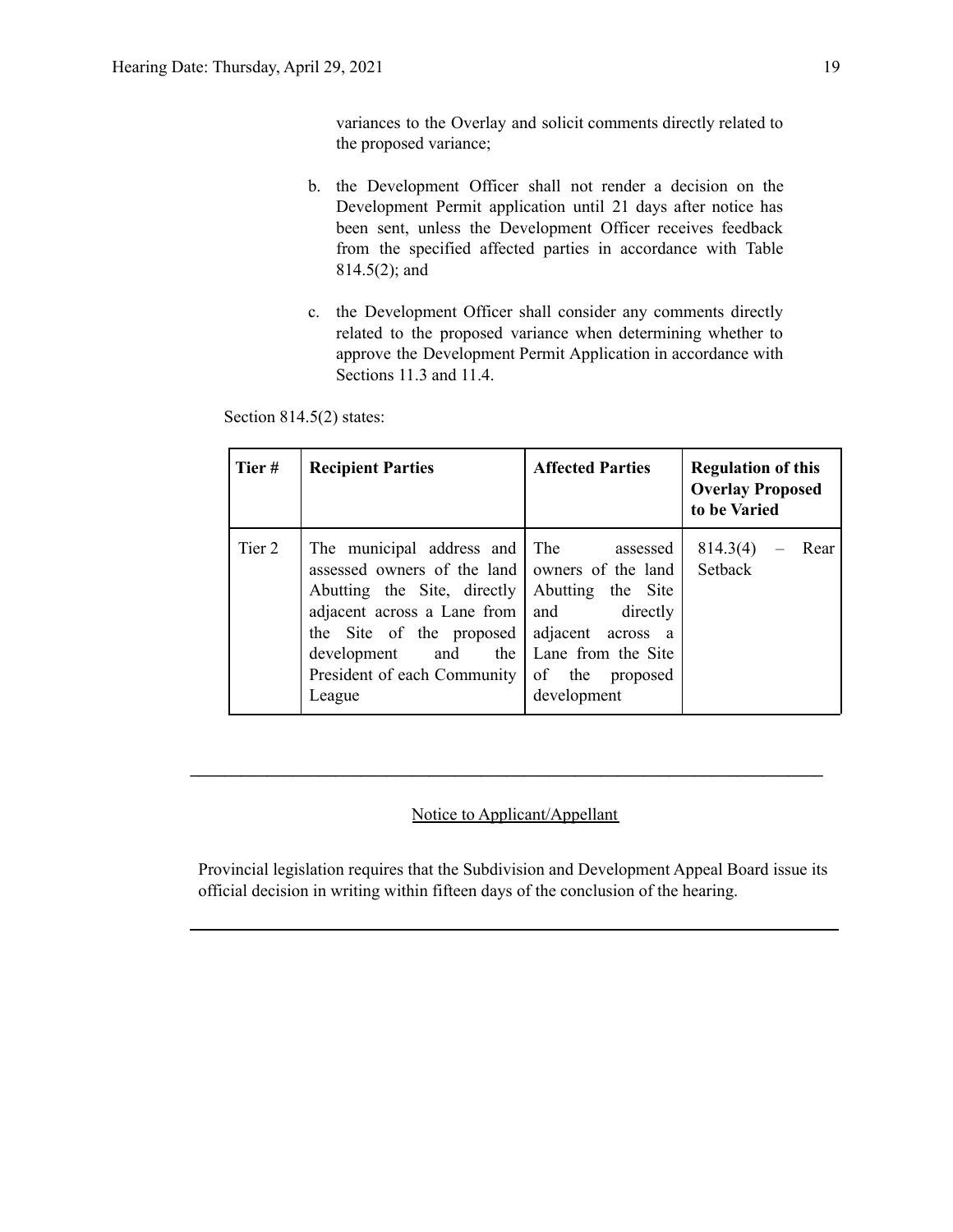|                                                                                                 |                        |                        |                                                                | Project Number: 313371321-001<br>Application Date:<br>MAY 10, 2019                                                              |  |  |  |  |  |
|-------------------------------------------------------------------------------------------------|------------------------|------------------------|----------------------------------------------------------------|---------------------------------------------------------------------------------------------------------------------------------|--|--|--|--|--|
| <b>Edmonton</b>                                                                                 |                        | <b>Application for</b> |                                                                | Printed:<br>February 25, 2021 at 1:49 PM<br>Page:<br>1 of 1                                                                     |  |  |  |  |  |
| Minor Development Permit                                                                        |                        |                        |                                                                |                                                                                                                                 |  |  |  |  |  |
| This document is a Development Permit Decision for the development application described below. |                        |                        |                                                                |                                                                                                                                 |  |  |  |  |  |
| Applicant                                                                                       |                        |                        | Property Address(es) and Legal Description(s)                  |                                                                                                                                 |  |  |  |  |  |
|                                                                                                 |                        |                        | 12042 - 103 STREET NW                                          |                                                                                                                                 |  |  |  |  |  |
|                                                                                                 |                        |                        | Plan RN52 Blk 3 Lot 41                                         |                                                                                                                                 |  |  |  |  |  |
|                                                                                                 |                        |                        | <b>Specific Address(es)</b>                                    |                                                                                                                                 |  |  |  |  |  |
|                                                                                                 |                        |                        | Entryway: 12042 - 103 STREET NW                                |                                                                                                                                 |  |  |  |  |  |
|                                                                                                 |                        |                        | Building: 12042 - 103 STREET NW                                |                                                                                                                                 |  |  |  |  |  |
| <b>Scope of Application</b>                                                                     |                        |                        |                                                                |                                                                                                                                 |  |  |  |  |  |
| To construct a 4 Dwelling unit Row House with Unenclosed Front Porches.                         |                        |                        |                                                                |                                                                                                                                 |  |  |  |  |  |
| <b>Permit Details</b>                                                                           |                        |                        |                                                                |                                                                                                                                 |  |  |  |  |  |
| # of Dwelling Units Add/Remove: 3                                                               |                        |                        | # of Primary Dwelling Units To Construct: 4                    |                                                                                                                                 |  |  |  |  |  |
| # of Secondary Suite Dwelling Units To Construct:                                               |                        |                        | Class of Permit: Class B                                       |                                                                                                                                 |  |  |  |  |  |
| Client File Reference Number:                                                                   |                        |                        | Lot Grading Needed?: Y                                         |                                                                                                                                 |  |  |  |  |  |
| Minor Dev. Application Fee: Row House up to 4<br>dwellings                                      |                        |                        | New Sewer Service Required: Y                                  |                                                                                                                                 |  |  |  |  |  |
| Secondary Suite Included ?: N                                                                   |                        |                        | Stat. Plan Overlay/Annex Area: Mature Neighbourhood<br>Overlay |                                                                                                                                 |  |  |  |  |  |
| <b>Development Application Decision</b><br>Refused                                              |                        |                        |                                                                |                                                                                                                                 |  |  |  |  |  |
| Issue Date: Feb 25, 2021 Development Authority: YEUNG, KENNETH                                  |                        |                        |                                                                |                                                                                                                                 |  |  |  |  |  |
| <b>Reason for Refusal</b><br>(Section 814.3.4).                                                 |                        |                        |                                                                | Reduced Rear Setback - The distance from the row house to the rear property line (abutting the alley) is 16.5m instead of 18.3m |  |  |  |  |  |
| <b>Rights of Appeal</b>                                                                         |                        |                        |                                                                |                                                                                                                                 |  |  |  |  |  |
| through 689 of the Municipal Government Act.                                                    |                        |                        |                                                                | The Applicant has the right of appeal within 21 days after the date on which the decision is made, as outlined in Section 683   |  |  |  |  |  |
|                                                                                                 |                        |                        |                                                                |                                                                                                                                 |  |  |  |  |  |
| Fees                                                                                            |                        |                        |                                                                |                                                                                                                                 |  |  |  |  |  |
|                                                                                                 | <b>Fee Amount</b>      | <b>Amount Paid</b>     | Receipt #                                                      | Date Paid                                                                                                                       |  |  |  |  |  |
| Lot Grading Fee                                                                                 | \$468.00               | \$468.00               | 836490016409001                                                | May 13, 2019                                                                                                                    |  |  |  |  |  |
| Development Permit Inspection Fee                                                               | \$518.00               | \$518.00               | 836490016409001                                                | May 13, 2019                                                                                                                    |  |  |  |  |  |
| Dev. Application Fee<br>Sanitary Sewer Trunk Fund                                               | \$848.00<br>\$3,738.00 | \$848.00               | 836490016409001                                                | May 13, 2019                                                                                                                    |  |  |  |  |  |
| <b>Total GST Amount:</b>                                                                        | \$0.00                 |                        |                                                                |                                                                                                                                 |  |  |  |  |  |
| <b>Totals for Permit:</b>                                                                       | \$5,572.00             | \$1,834.00             |                                                                |                                                                                                                                 |  |  |  |  |  |
| $(53,738.00$ outstanding)                                                                       |                        |                        |                                                                |                                                                                                                                 |  |  |  |  |  |
|                                                                                                 |                        |                        |                                                                |                                                                                                                                 |  |  |  |  |  |
| THIS IS NOT A PERMIT                                                                            |                        |                        |                                                                |                                                                                                                                 |  |  |  |  |  |
|                                                                                                 |                        |                        |                                                                |                                                                                                                                 |  |  |  |  |  |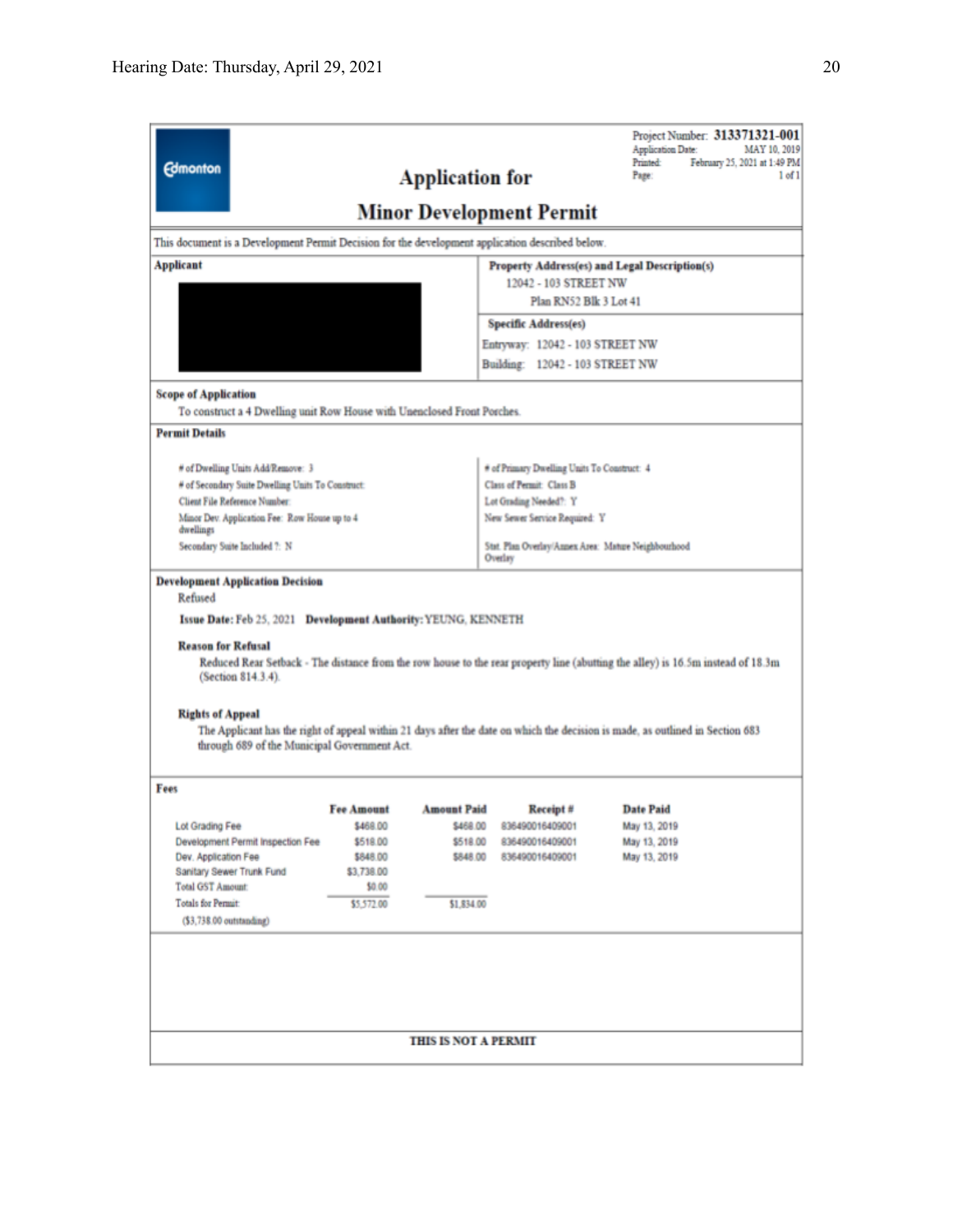

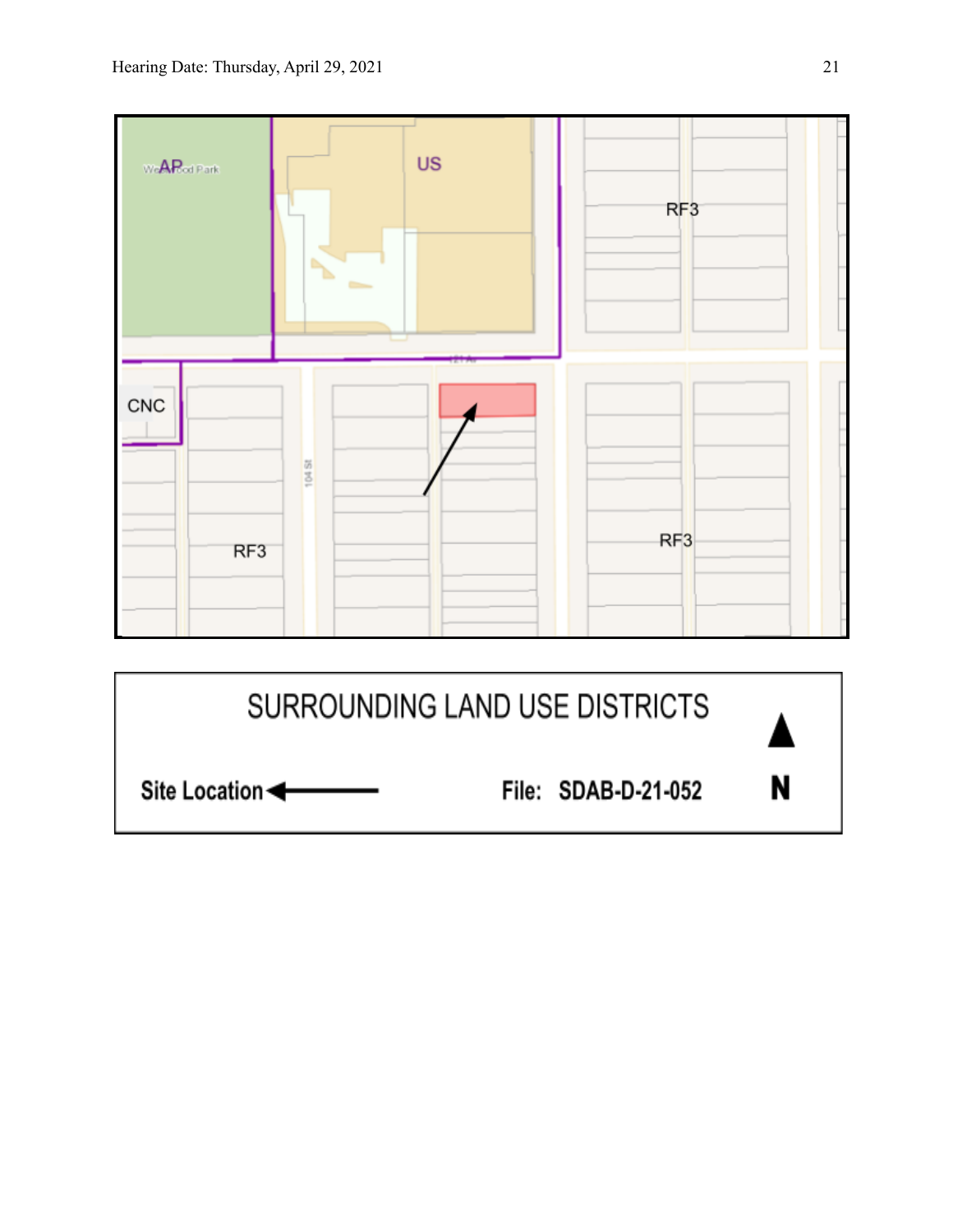| AN APPEAL FROM THE DECISION OF THE DEVELOPMENT OFFICER |                                                   |  |  |  |
|--------------------------------------------------------|---------------------------------------------------|--|--|--|
| <b>APPELLANT:</b>                                      |                                                   |  |  |  |
| <b>APPLICATION NO.:</b>                                | 384029453-002                                     |  |  |  |
| <b>APPLICATION TO:</b>                                 | Erect a fence at 2.85m in Height in the Side Yard |  |  |  |
| <b>DECISION OF THE</b><br>DEVELOPMENT AUTHORITY:       | Refused                                           |  |  |  |
| <b>DECISION DATE:</b>                                  | March 18, 2021                                    |  |  |  |
| <b>DATE OF APPEAL:</b>                                 | April 5, 2021                                     |  |  |  |
| <b>MUNICIPAL DESCRIPTION</b><br>OF SUBJECT PROPERTY:   | 164 - Warwick Crescent NW                         |  |  |  |
| <b>LEGAL DESCRIPTION:</b>                              | Plan 8421192 Blk 57 Lot 158                       |  |  |  |
| ZONE:                                                  | (RF1) Single Detached Residential Zone            |  |  |  |
| <b>OVERLAY:</b>                                        | N/A                                               |  |  |  |
| <b>STATUTORY PLAN:</b>                                 | N/A                                               |  |  |  |
|                                                        |                                                   |  |  |  |

## *Grounds for Appeal*

The Appellant provided the following reasons for appealing the decision of the Development Authority:

Please see the comprehensive reasons for appeal included on file.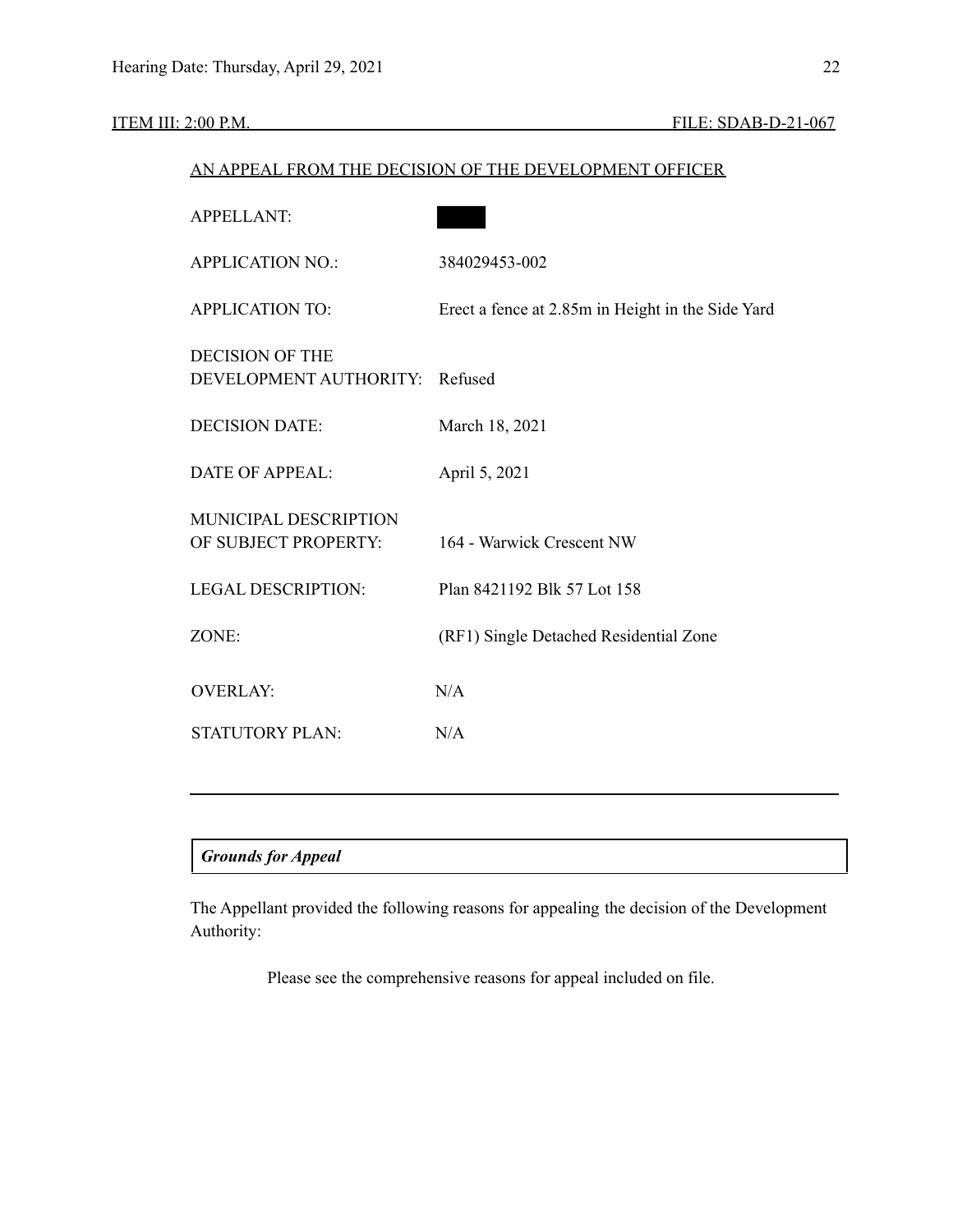#### *General Matters*

#### **Appeal Information:**

The *Municipal Government Act*, RSA 2000, c M-26 states the following:

#### **Grounds for Appeal**

**685(1)** If a development authority

- (a) fails or refuses to issue a development permit to a person,
- (b) issues a development permit subject to conditions, or
- (c) issues an order under section 645,

the person applying for the permit or affected by the order under section 645 may appeal to the subdivision and development appeal board.

**(2)** In addition to an applicant under subsection (1), any person affected by an order, decision or development permit made or issued by a development authority may appeal to the subdivision and development appeal board.

#### **Appeals**

**686(1)** A development appeal to a subdivision and development appeal board is commenced by filing a notice of the appeal, containing reasons, with the board,

- (a) in the case of an appeal made by a person referred to in section 685(1)
	- (i) with respect to an application for a development permit,
		- (A) within 21 days after the date on which the written decision is given under section 642, or
		- (B) if no decision is made with respect to the application within the 40-day period, or within any extension of that period under section 684, within 21 days after the date the period or extension expires,
		- or
		- (ii) with respect to an order under section 645, within 21 days after the date on which the order is made, or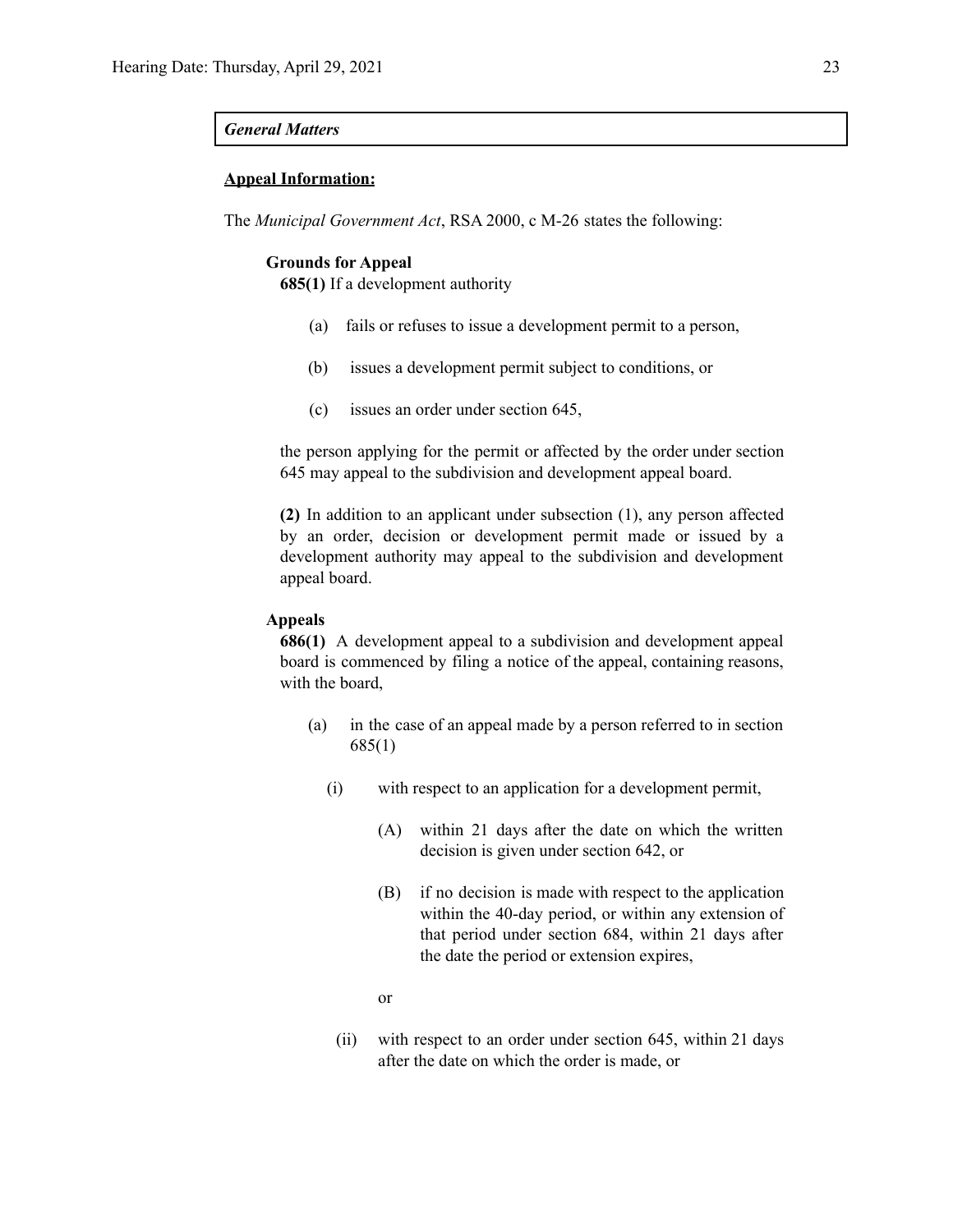(b) in the case of an appeal made by a person referred to in section 685(2), within 21 days after the date on which the notice of the issuance of the permit was given in accordance with the land use bylaw.

#### **Hearing and Decision**

**687(3)** In determining an appeal, the subdivision and development appeal board

…

- (a.1) must comply with the land use policies;
- (a.2) subject to section 638, must comply with any applicable statutory plans;
- (a.3) subject to clause (d), must comply with any land use bylaw in effect;
- (a.4) must comply with the applicable requirements of the regulations under the *Gaming, Liquor and Cannabis Act* respecting the location of premises described in a cannabis licence and distances between those premises and other premises;
	- …
	- (c) may confirm, revoke or vary the order, decision or development permit or any condition attached to any of them or make or substitute an order, decision or permit of its own;
	- (d) may make an order or decision or issue or confirm the issue of a development permit even though the proposed development does not comply with the land use bylaw if, in its opinion,
		- (i) the proposed development would not
			- (A) unduly interfere with the amenities of the neighbourhood, or
			- (B) materially interfere with or affect the use, enjoyment or value of neighbouring parcels of land,

and

(ii) the proposed development conforms with the use prescribed for that land or building in the land use bylaw.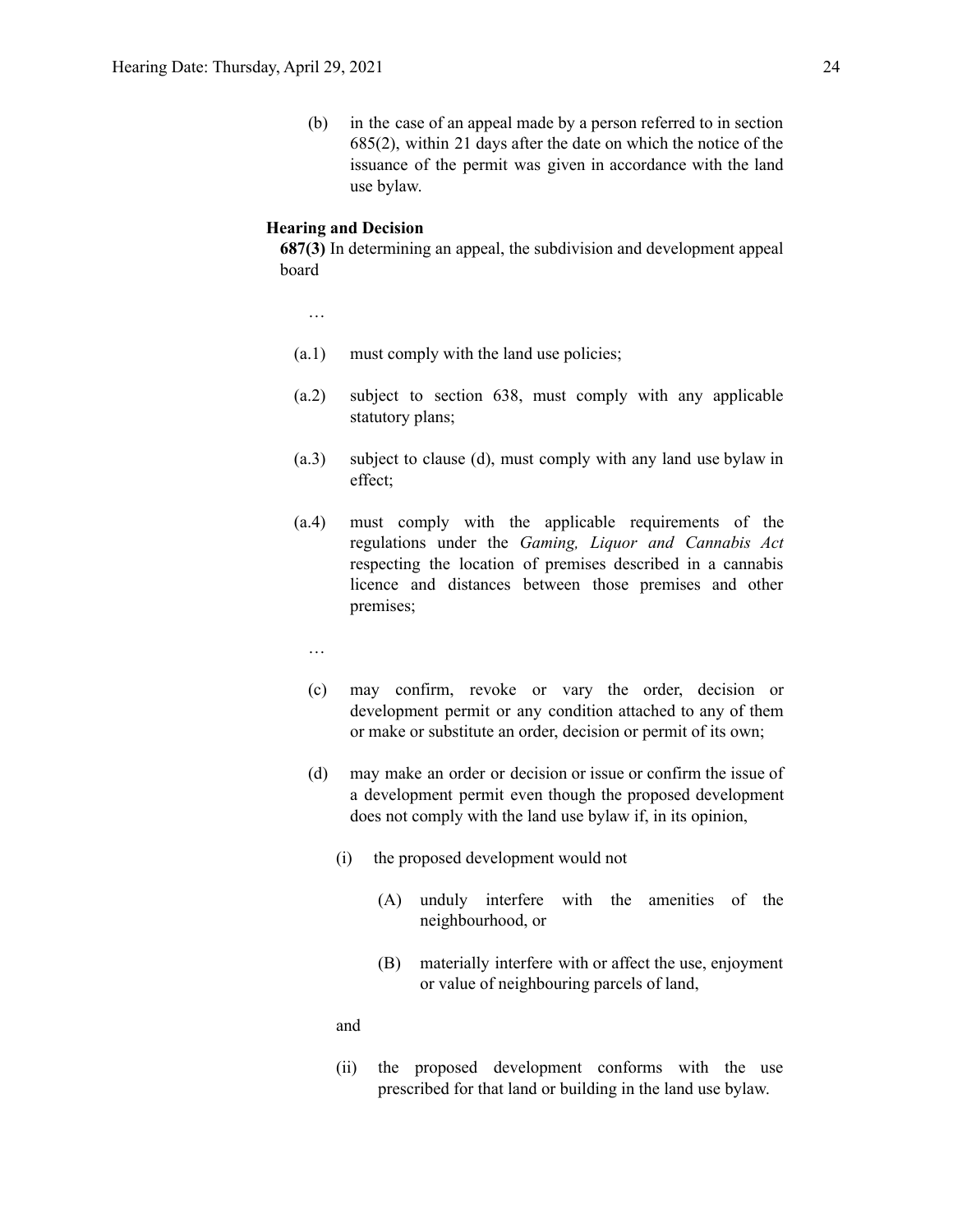#### **General Provisions from the** *Edmonton Zoning Bylaw:*

Under section 110.2(7), **Single Detached Housing** is a **Permitted Use** in the **(RF1) Single Detached Residential Zone**.

Under section 6.1, **Accessory** means "when used to describe a Use or building, a Use or building naturally or normally incidental, subordinate, and devoted to the principal Use or building, and located on the same lot or Site."

Under section 6.1, **Fence** means "a structure constructed at ground level, used to prevent or restrict passage, provide visual screening, noise attenuation, Landscaping, or to mark a boundary."

Under section 6.1, **Height** means "a vertical distance between two points."

Under section 6.1, **Side Yard** means:

that portion of a Site abutting a Side Lot Line extending from the Front Yard to the Rear Yard. The Side Yard is situated between the Side Lot Line and the nearest wall of principal building, not including projections.



Section 110.1 states that the **General Purpose** of the **(RF1) Single Detached Residential Zone** is "to provide for Single Detached Housing while allowing other forms of small scale housing in the form of Secondary Suites, Garden Suites, Semi-detached Housing and Duplex Housing.

*Fences, Walls, Gates, and Privacy Screening in Residential Zones*

Section 49.1 states the following with respect to *Fences, walls and gates*:

a. The regulations contained within Section 49.1 of this Bylaw apply to: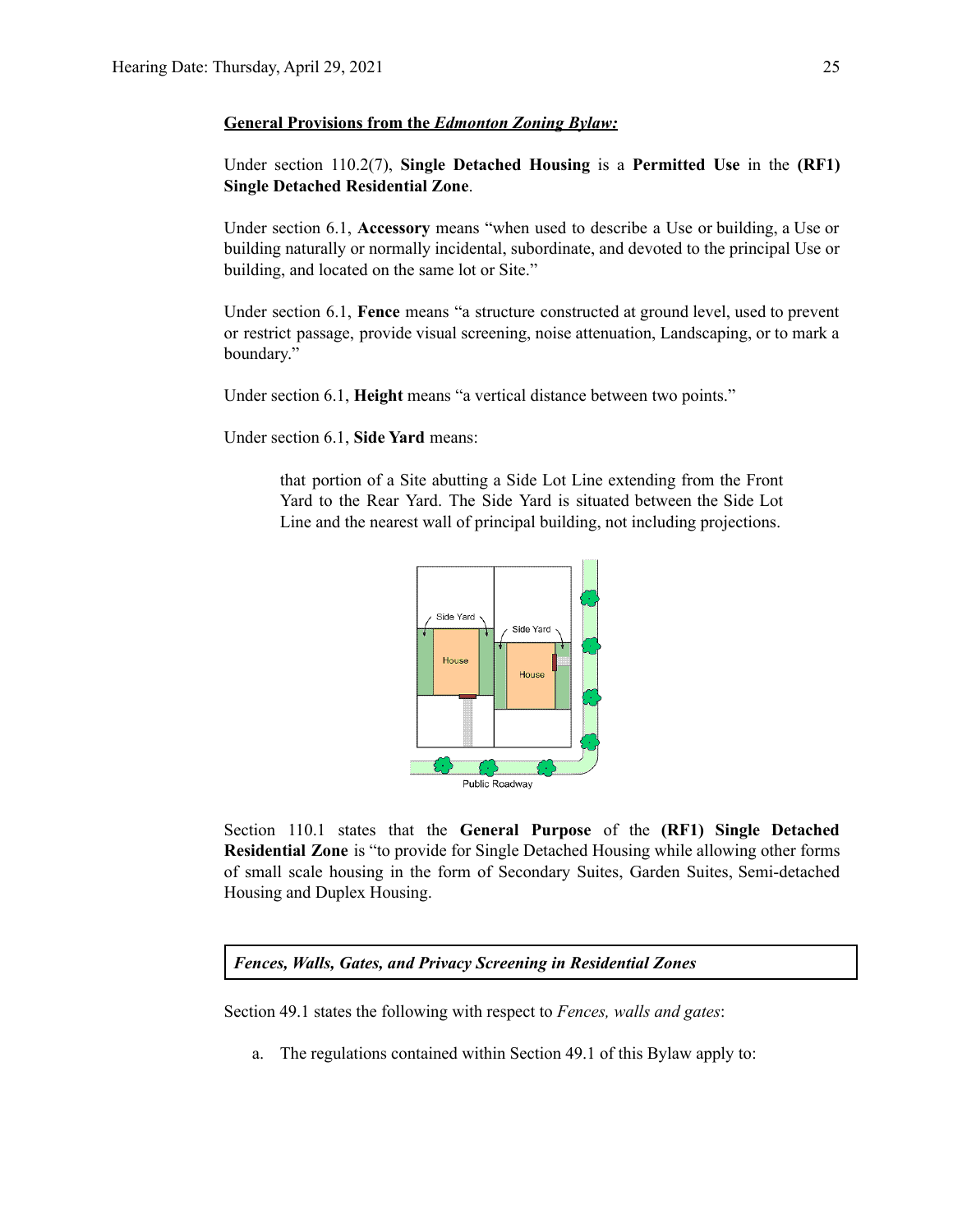- i. the Height of the material used in the construction of a Fence, wall, or gate, such as but not limited to boards, panels, masonry, ornamental iron, and chain link, plus any additional elements used for screening, such as, but not limited to, lattice.
- b. Notwithstanding subsection  $49(1)(a)$ , the regulations for Fences, walls, and gates contained within this Section do not apply to the Height of the posts or other supporting material used to anchor the Fence, wall, or gate.
- c. The Height of a Fence, wall, or gate shall be measured from the general ground level 0.5 m back from the property line of the Site on which the Fence, wall, or gate is to be constructed.
- **d. On an Interior Site, the Height of a Fence, wall, or gate shall not exceed:**
	- i. 1.2 m for the portion of the Fence, wall, or gate constructed in the Front Yard, and

### **ii. 1.85 m in all other Yards.**

- e. On a Corner Site, the Height of a Fence, wall, or gate shall not exceed:
	- i. 1.2 m for the portion of the Fence, wall, or gate constructed in the Front Yard,
	- ii. 1.2 m for the portion of the Fence, wall, or gate situated between the flanking Side Lot Line and the foremost side Façade of the principal structure, and extending from the Front Lot Line to the Rear Lot Line, and
	- iii. 1.85 m in all other Yards.
- f. In the case where the permitted Height of a Fence, wall, or gate is 1.2 m, the Development Officer may vary the Height of the Fence, wall, or gate to a maximum of 1.85 m, in order to provide additional screening from public roadways or incompatible adjacent Uses,
- g. In the case where the permitted Height of a Fence, wall, or gate is 1.85 m, the Development Officer may vary the Height of the Fence, wall, or gate to a maximum of 2.44 m, in order to provide additional screening from public roadways or incompatible adjacent Uses,
- h. Notwithstanding subsection 49.1(f) and subsection 49.1(g) of this Bylaw, in the case of Double Fronting Sites, the Development Officer may grant a variance to allow a Fence, wall, or gate of up to 1.85 m in Height in one of the Front Yards, and allow a Fence, wall, or gate of up to 2.44 m in Height in the other Front Yard, having regard to the location of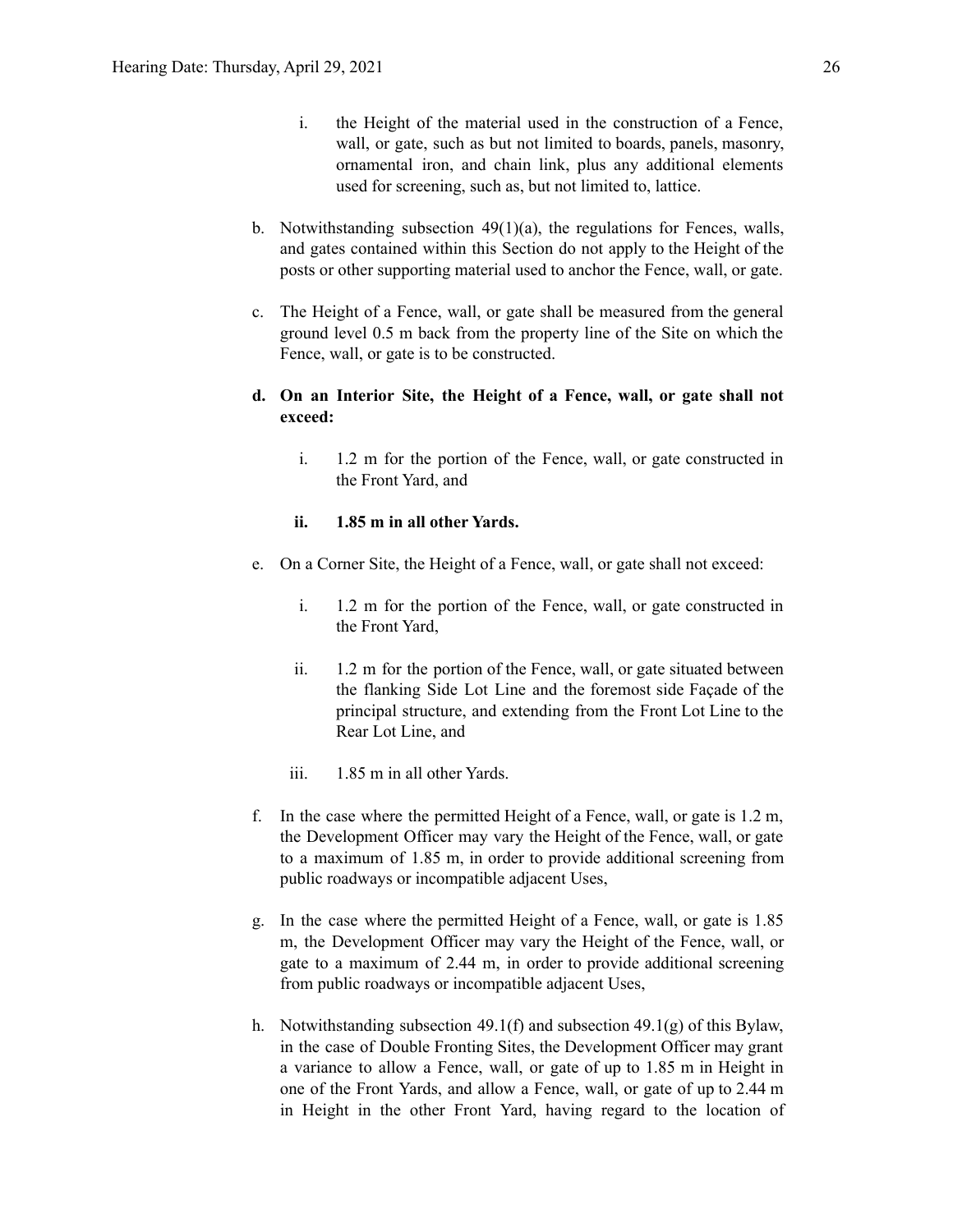Fences, walls, and gates in the surrounding area and the requirement for screening.

#### **Development Officer's Determination**

**1. Fence Height - The fence height on the side property line abutting 168 - Warwick Crescent NW is 2.85m, instead of 1.82m (Section 49.1.d.ii)**

[unedited]

Notice to Applicant/Appellant

 $\mathcal{L}_\text{max} = \frac{1}{2} \sum_{i=1}^n \mathcal{L}_\text{max} = \frac{1}{2} \sum_{i=1}^n \mathcal{L}_\text{max} = \frac{1}{2} \sum_{i=1}^n \mathcal{L}_\text{max} = \frac{1}{2} \sum_{i=1}^n \mathcal{L}_\text{max} = \frac{1}{2} \sum_{i=1}^n \mathcal{L}_\text{max} = \frac{1}{2} \sum_{i=1}^n \mathcal{L}_\text{max} = \frac{1}{2} \sum_{i=1}^n \mathcal{L}_\text{max} = \frac{1}{2} \sum_{i=$ 

Provincial legislation requires that the Subdivision and Development Appeal Board issue its official decision in writing within fifteen days of the conclusion of the hearing.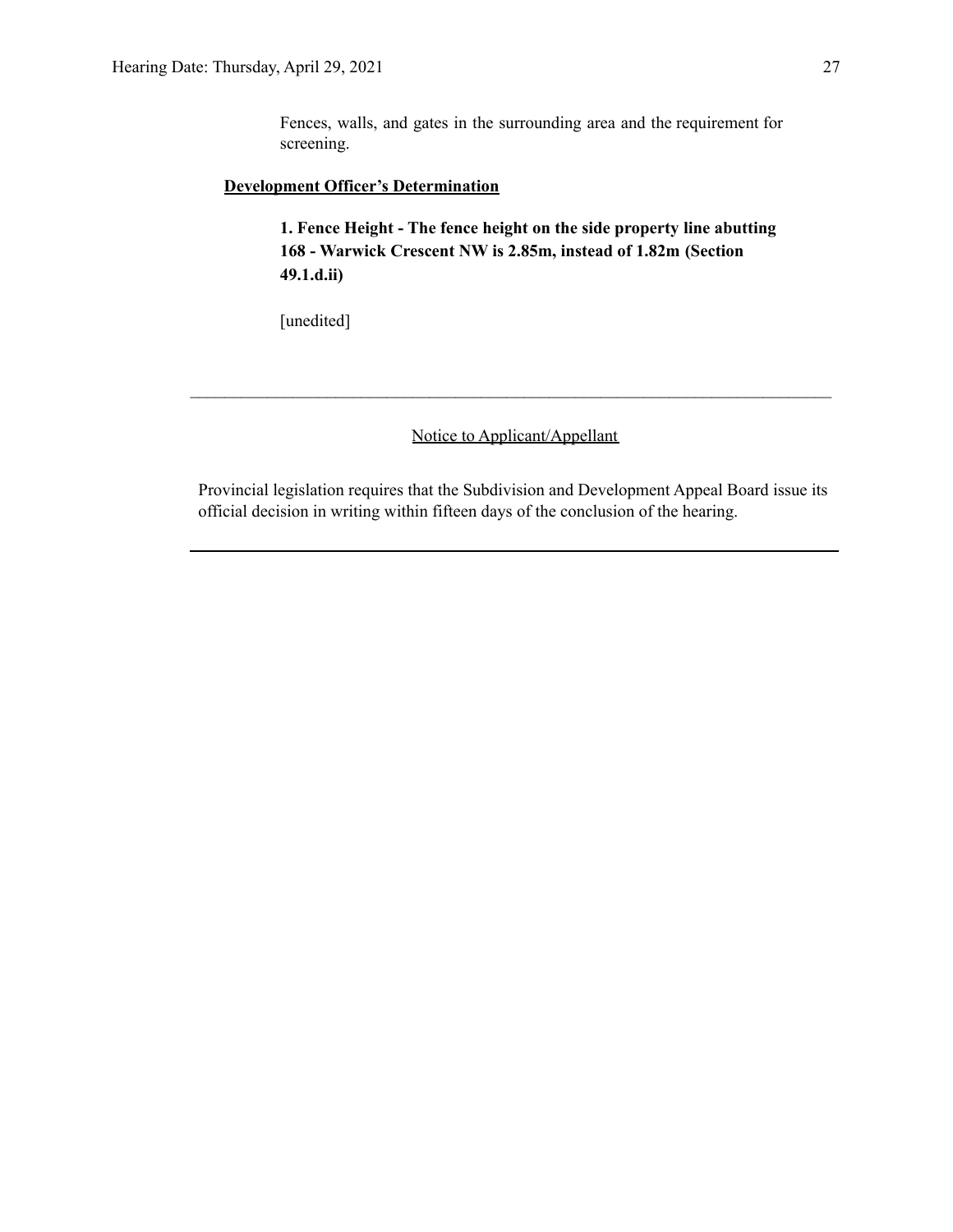| <b>Edmonton</b>                                                                                                                                                                                                                                                                                                                                                                                                                                                 | <b>Application for</b>                                                                            |                                     | Project Number: 384029453-002<br><b>Application Date:</b><br>JAN 18, 2021<br>March 18, 2021 at 1:14 PM<br>Printed:<br>Page:<br>1 of 1 |  |  |  |  |  |
|-----------------------------------------------------------------------------------------------------------------------------------------------------------------------------------------------------------------------------------------------------------------------------------------------------------------------------------------------------------------------------------------------------------------------------------------------------------------|---------------------------------------------------------------------------------------------------|-------------------------------------|---------------------------------------------------------------------------------------------------------------------------------------|--|--|--|--|--|
| <b>Overheight Fence Permit</b>                                                                                                                                                                                                                                                                                                                                                                                                                                  |                                                                                                   |                                     |                                                                                                                                       |  |  |  |  |  |
| This document is a Development Permit Decision for the development application described below.                                                                                                                                                                                                                                                                                                                                                                 |                                                                                                   |                                     |                                                                                                                                       |  |  |  |  |  |
| <b>Applicant</b><br>Property Address(es) and Legal Description(s)                                                                                                                                                                                                                                                                                                                                                                                               |                                                                                                   |                                     |                                                                                                                                       |  |  |  |  |  |
| 164 - WARWICK CRESCENT NW<br>Plan 8421192 Blk 57 Lot 158                                                                                                                                                                                                                                                                                                                                                                                                        |                                                                                                   |                                     |                                                                                                                                       |  |  |  |  |  |
| <b>Location(s)</b> of Work                                                                                                                                                                                                                                                                                                                                                                                                                                      |                                                                                                   |                                     |                                                                                                                                       |  |  |  |  |  |
|                                                                                                                                                                                                                                                                                                                                                                                                                                                                 | Suite:                                                                                            | <b>164 - WARWICK CRESCENT NW</b>    |                                                                                                                                       |  |  |  |  |  |
|                                                                                                                                                                                                                                                                                                                                                                                                                                                                 |                                                                                                   | Entryway: 164 - WARWICK CRESCENT NW |                                                                                                                                       |  |  |  |  |  |
|                                                                                                                                                                                                                                                                                                                                                                                                                                                                 |                                                                                                   | Building: 164 - WARWICK CRESCENT NW |                                                                                                                                       |  |  |  |  |  |
| <b>Scope of Application</b><br>To erect a fence at 2.85m in Height in the Side Yard.                                                                                                                                                                                                                                                                                                                                                                            |                                                                                                   |                                     |                                                                                                                                       |  |  |  |  |  |
| <b>Permit Details</b>                                                                                                                                                                                                                                                                                                                                                                                                                                           |                                                                                                   |                                     |                                                                                                                                       |  |  |  |  |  |
| Class Of Permit: Class B                                                                                                                                                                                                                                                                                                                                                                                                                                        |                                                                                                   | Site Area (sq. m.): 521.86          |                                                                                                                                       |  |  |  |  |  |
| Stat. Plan Overlay/Annex Area:                                                                                                                                                                                                                                                                                                                                                                                                                                  |                                                                                                   |                                     |                                                                                                                                       |  |  |  |  |  |
| <b>Reason for Refusal</b><br>1. Fence Height - The fence height on the side property line abutting 168 - Warwick Crescent NW is 2.85m, instead of 1.82m<br>(Section 49.1. dii)<br><b>Rights of Appeal</b><br>The Applicant has the right of appeal within 21 days after the date on which the decision is made, as outlined in Section 683<br>through 689 of the Municipal Government Act.<br><b>Building Permit Decision</b><br>No decision has yet been made. |                                                                                                   |                                     |                                                                                                                                       |  |  |  |  |  |
| Fees                                                                                                                                                                                                                                                                                                                                                                                                                                                            |                                                                                                   |                                     |                                                                                                                                       |  |  |  |  |  |
| <b>Development Application Fee</b><br><b>Total GST Amount:</b><br>Totals for Permit:                                                                                                                                                                                                                                                                                                                                                                            | <b>Fee Amount</b><br><b>Amount Paid</b><br>\$182.00<br>\$182.00<br>\$0.00<br>\$182.00<br>\$182.00 | Receipt #<br>04967206963E001        | Date Paid<br>Jan 18, 2021                                                                                                             |  |  |  |  |  |
|                                                                                                                                                                                                                                                                                                                                                                                                                                                                 |                                                                                                   | <b>THIS IS NOT A PERMIT</b>         |                                                                                                                                       |  |  |  |  |  |